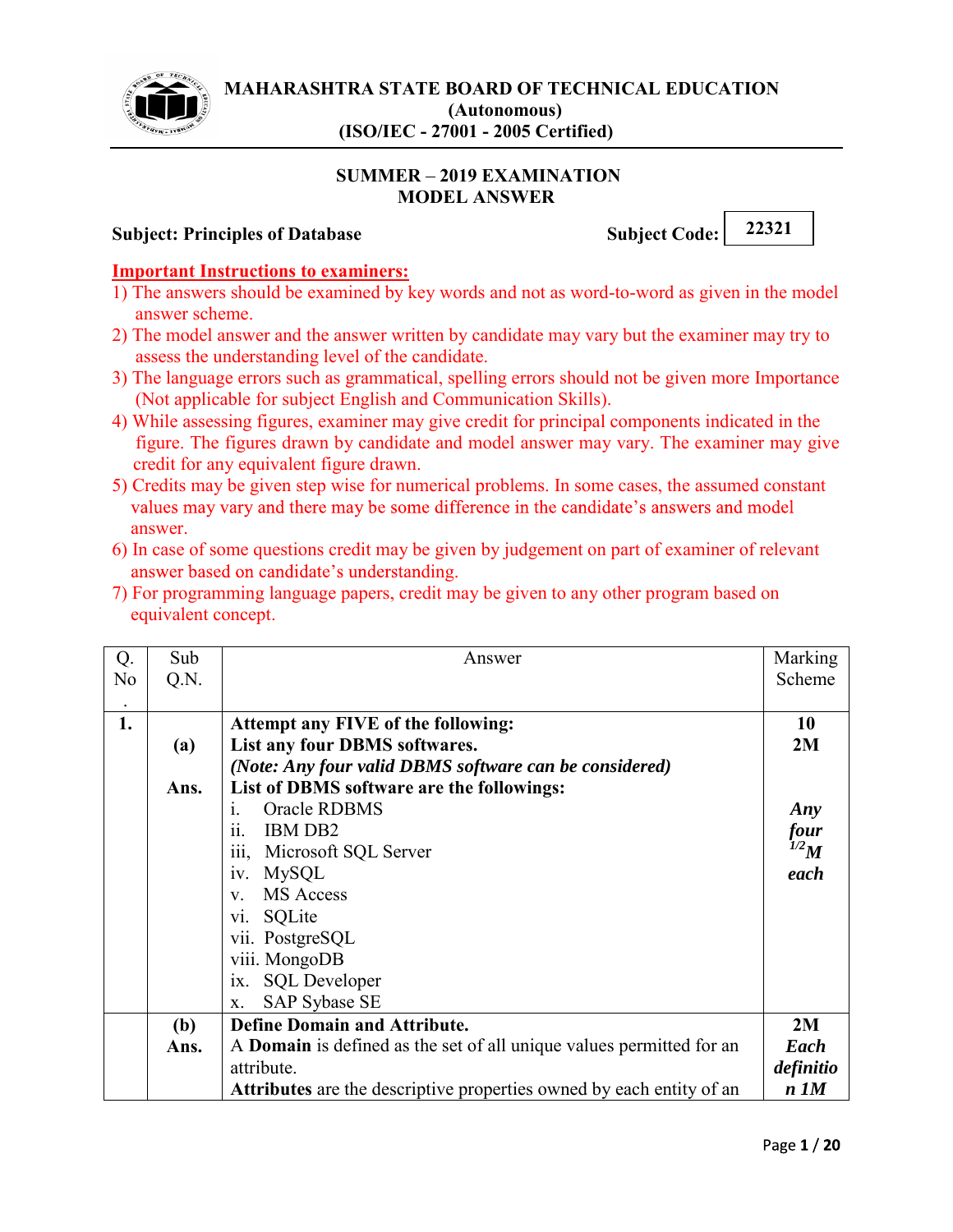

#### **SUMMER - 2019 EXAMINATION MODEL ANSWER**

|      | entity set.                                                                    | each                  |  |
|------|--------------------------------------------------------------------------------|-----------------------|--|
| (c)  | List and draw any four symbols used in ER-Model.                               | 2M                    |  |
| Ans. | Different symbols used in ER-Model are the following:                          |                       |  |
|      | <b>Represents Entity</b>                                                       |                       |  |
|      | Represents Attribute                                                           |                       |  |
|      | Represents Relationship                                                        | Any                   |  |
|      | Links Attribute(s) to entity set(s) or<br>Entity set(s) to Relationship set(s) | four<br>symbol        |  |
|      | Represents Multivalued Attributes                                              | $^{1/2}M$<br>each     |  |
|      | Represents Derived Attributes                                                  |                       |  |
|      | Represents Total Participation of Entity                                       |                       |  |
|      | <b>Represents Weak Entity</b>                                                  |                       |  |
|      | Represents Weak Relationships                                                  |                       |  |
|      | Represents Composite Attributes                                                |                       |  |
|      | Represents Key Attributes / Single Valued<br>Attributes                        |                       |  |
| (d)  | <b>Define Constraint.</b>                                                      | 2M                    |  |
| Ans. | Constraints are the rules enforced on the data columns of a table.             |                       |  |
|      | These are used to limit the type of data that can go into a table. This        |                       |  |
|      | ensures the accuracy and reliability of the data in the database.              | Definitio             |  |
|      | Constraints could be either on a column level or a table level. The            | n 2M                  |  |
|      | column level constraints are applied only to one column, whereas the           |                       |  |
|      | table level constraints are applied to the whole table.                        |                       |  |
| (e)  | Define Database. List any two advantages of database system.                   |                       |  |
| Ans. | A database is an organized collection of data so that it can be easily         |                       |  |
|      | accessed, managed and updated.                                                 |                       |  |
|      |                                                                                |                       |  |
|      | Advantages of database system are the following:                               |                       |  |
|      | 1. Controlling Redundancy of data in a centralized system of                   |                       |  |
|      | <b>DBMS</b>                                                                    |                       |  |
|      | 2. Integrity of data can be enforced in case of database system by             | ges $^{1/2}M$<br>each |  |
|      | enforcing constraints                                                          |                       |  |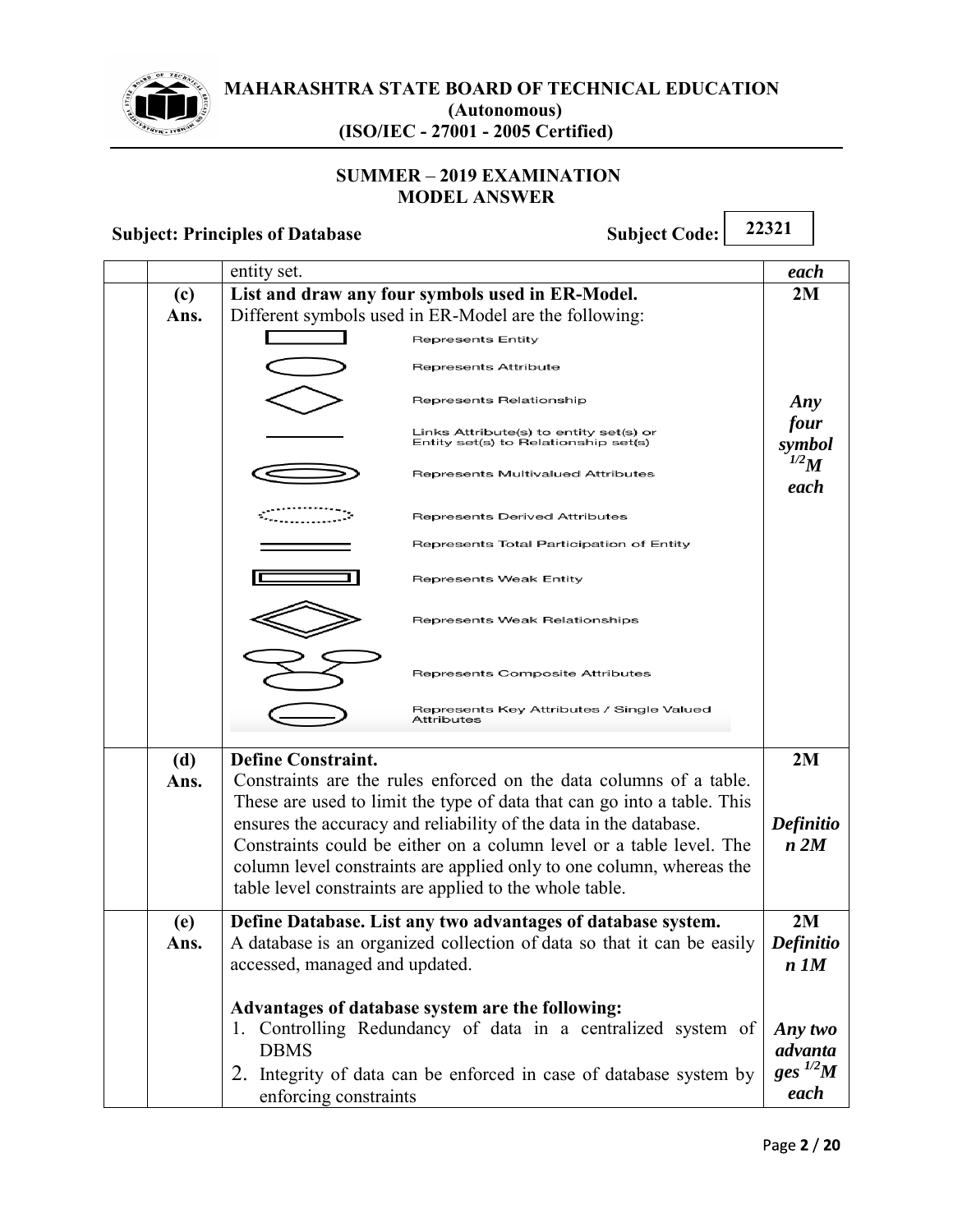

#### **SUMMER 2019 EXAMINATION MODEL ANSWER**

|    |             | <b>Subject Code:</b><br><b>Subject: Principles of Database</b>                                                                                                                                                                                                                                                                                                                                                                                                                                                                                                        | 22321                                |
|----|-------------|-----------------------------------------------------------------------------------------------------------------------------------------------------------------------------------------------------------------------------------------------------------------------------------------------------------------------------------------------------------------------------------------------------------------------------------------------------------------------------------------------------------------------------------------------------------------------|--------------------------------------|
|    |             | 3. Inconsistency of data can be avoided by reducing duplicacy or<br>redundancy<br>4. Data can be shared by multiple applications in centralized DBMS<br>5. Standards can be enforced in DBMS is a central system by<br>enforcing standards easily at Company level, Department level,<br>National level or International level.<br>6. Restricting unauthorized access among multiple users when<br>sharing of data takes place in a database.<br>7. Providing Backup and Recovery facilities is provide by DBMS<br>for recovering from hardware or software failures. |                                      |
|    | (f)<br>Ans. | Define database model.<br>Definition of database model:                                                                                                                                                                                                                                                                                                                                                                                                                                                                                                               | 2M                                   |
|    |             | A database model is a type of data model that determines the logical<br>structure of a database. It also fundamentally determines in which<br>manner data can be stored, organized and manipulated.                                                                                                                                                                                                                                                                                                                                                                   | Definitio<br>n 2M                    |
|    | (g)<br>Ans. | List advantages of Normalization.<br>List of Advantages of Normalization are the following:                                                                                                                                                                                                                                                                                                                                                                                                                                                                           | 2M                                   |
|    |             | 1. More efficient data structure.<br>2. Avoid redundant fields or columns.<br>3. More flexible data structure <i>i.e.</i> we should be able to add new rows<br>and data values easily<br>4. Better understanding of data.<br>5. Ensures that distinct tables exist when necessary.<br>6. Easier to maintain data structure <i>i.e.</i> it is easy to perform operations<br>and complex queries can be easily handled.<br>7. Minimizes data duplication.<br>8. Close modeling of real world entities, processes and their<br>relationships.                            | Any two<br>advanta<br>ges 1M<br>each |
| 2. | (a)         | <b>Attempt any THREE of the following:</b><br>Define data abstraction. Explain the levels of data abstraction                                                                                                                                                                                                                                                                                                                                                                                                                                                         | 12<br>4M                             |
|    | Ans.        | with neat diagram.<br>Data abstraction is defined as<br>Suppression of details of data organization and storage<br>٠<br>Highlighting of the essential features<br>for<br>improved<br>an<br>٠<br>understanding of data<br>The characteristic that allow program data independence and<br>٠<br>program operation independence is called data abstraction.                                                                                                                                                                                                               | <b>Definitio</b><br>$n$ $1M$         |

 $\overline{\phantom{a}}$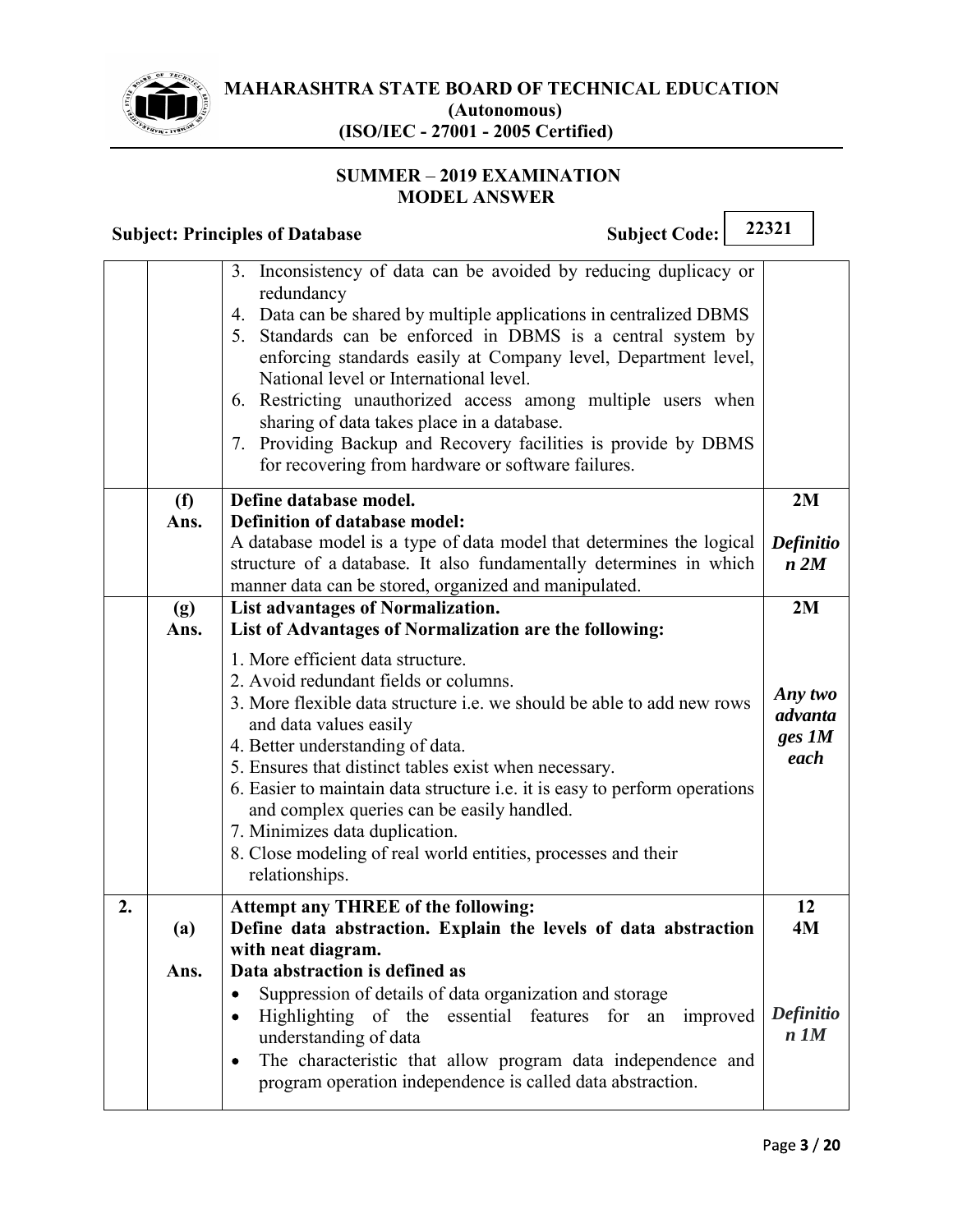

#### **SUMMER 2019 EXAMINATION MODEL ANSWER**

|      |                                                                                                                                                                                          | <b>Subject: Principles of Database</b>                                                | <b>Subject Code:</b>                                                                                                                       | 22321             |  |
|------|------------------------------------------------------------------------------------------------------------------------------------------------------------------------------------------|---------------------------------------------------------------------------------------|--------------------------------------------------------------------------------------------------------------------------------------------|-------------------|--|
|      |                                                                                                                                                                                          | Three levels of abstraction are:                                                      |                                                                                                                                            |                   |  |
|      | Physical level: This is the lowest level of data abstraction. It<br>describes how data is actually stored in database. The complex data<br>structure details is described at this level. |                                                                                       |                                                                                                                                            |                   |  |
|      | <b>Logical level:</b> This is the middle level of 3-level data abstraction<br>architecture. It describes what data is stored in database and the<br>relationships among the data.        |                                                                                       |                                                                                                                                            |                   |  |
|      |                                                                                                                                                                                          | describes the user interaction with database system.                                  | View level: This is highest level of data abstraction. This level                                                                          |                   |  |
|      | View 1<br>View 2<br>View n<br>Beainnersbook.com                                                                                                                                          |                                                                                       |                                                                                                                                            | Diagram<br>1M     |  |
|      |                                                                                                                                                                                          | logical level<br><b>Physical level</b>                                                |                                                                                                                                            |                   |  |
|      |                                                                                                                                                                                          | <b>Three Levels of data abstraction</b>                                               |                                                                                                                                            |                   |  |
| (b)  |                                                                                                                                                                                          | database model.                                                                       | Distinguish between network database model and relational                                                                                  | 4M                |  |
| Ans. | Sr.<br>No.<br>1                                                                                                                                                                          | Network database model                                                                | <b>Relational database model</b>                                                                                                           |                   |  |
|      |                                                                                                                                                                                          | Relationship<br>between<br>records is expressed in the<br>form of pointers or links   | Relationship<br>between<br>records is represented by a<br>relation that contains a key<br>for each record involved in<br>the relationship. | Any<br>four       |  |
|      | $\overline{2}$                                                                                                                                                                           | Many to many relationship<br>can also be implemented                                  | Many to many relationship<br>can be easily implemented                                                                                     | points<br>1M each |  |
|      | $\overline{3}$                                                                                                                                                                           | Record<br>relationship<br>implementation is very<br>complex due to use of<br>pointers | Relationship implementation<br>is very easy through the use<br>of a key or composite key<br>fields                                         |                   |  |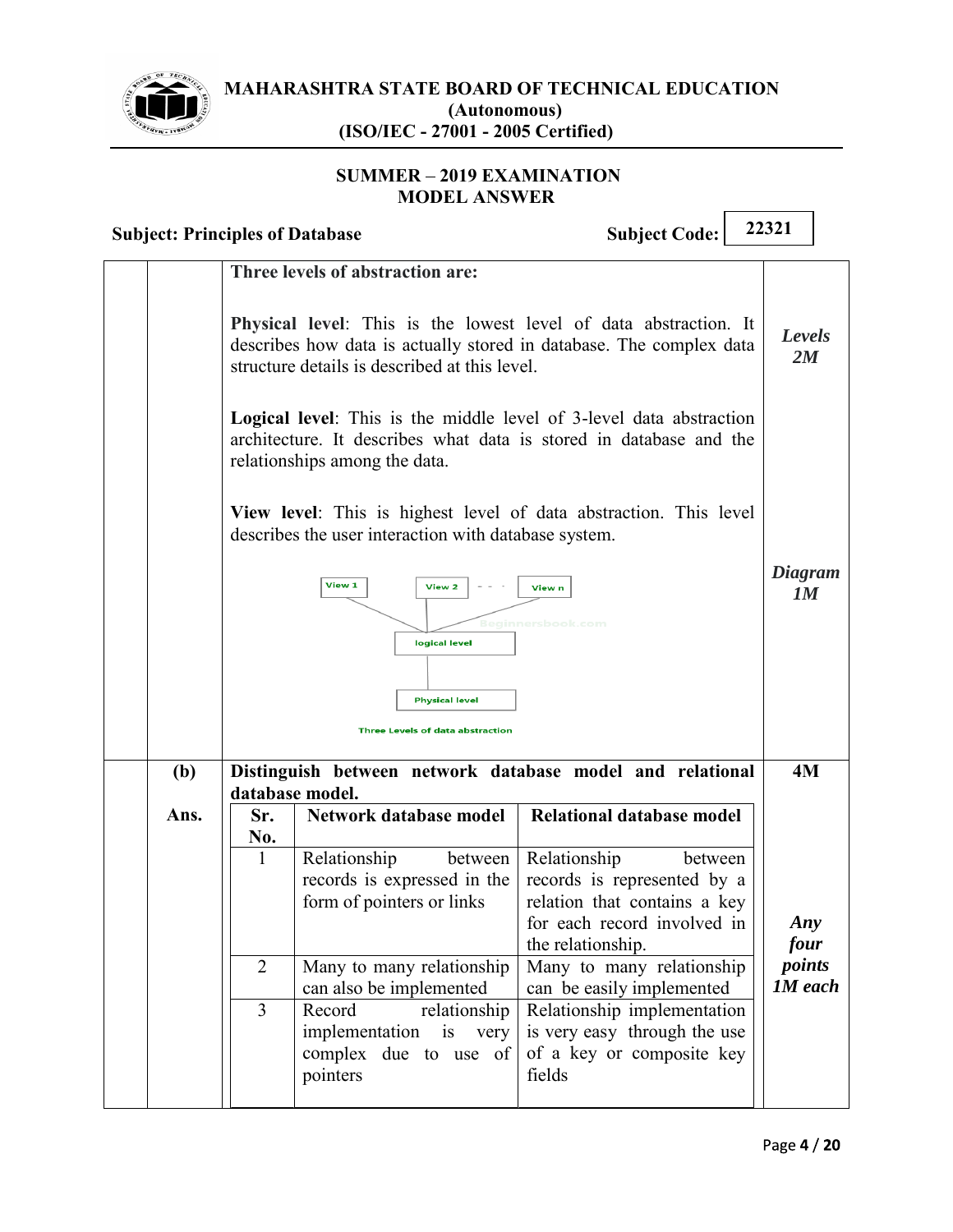

#### **SUMMER - 2019 EXAMINATION MODEL ANSWER**

|                                                                                                                                                                                                                                                                                                                                                                                       | 4<br>5<br>6                        | Network model is useful<br>representing<br>such<br>for<br>records which have many<br>to many relationships<br>In Network model also the<br>relations<br>record<br>are<br>physical<br>Example:                                                                                           | Relationship model relations<br>are is useful for representing<br>most of the real world<br>objects and relationship<br>among them<br>Relational model does not<br>maintain physical connection<br>among of records. Data is<br>organized logically in the<br>form of rows and columns.<br>Example: |                                 |
|---------------------------------------------------------------------------------------------------------------------------------------------------------------------------------------------------------------------------------------------------------------------------------------------------------------------------------------------------------------------------------------|------------------------------------|-----------------------------------------------------------------------------------------------------------------------------------------------------------------------------------------------------------------------------------------------------------------------------------------|-----------------------------------------------------------------------------------------------------------------------------------------------------------------------------------------------------------------------------------------------------------------------------------------------------|---------------------------------|
|                                                                                                                                                                                                                                                                                                                                                                                       |                                    | Author<br>Author<br>B<br>А<br>Book 2<br>Book 1<br>Book 3                                                                                                                                                                                                                                | Relation: Student<br>Rollno name percentage<br>101<br>Abc<br>89.8                                                                                                                                                                                                                                   |                                 |
| Describe enhanced ER model with the help of example.<br>(c)<br>Enhanced ER is a high-level data model that incorporates the<br>Ans.<br>extensions to the original ER model. It is created to design more<br>accurate database schemas.<br>EER reflects data properties and constraints more precisely.<br>It also includes more complex requirements than traditional<br>application. |                                    |                                                                                                                                                                                                                                                                                         |                                                                                                                                                                                                                                                                                                     | 4M<br><b>Descript</b><br>ion 3M |
|                                                                                                                                                                                                                                                                                                                                                                                       | concepts<br>$\bullet$<br>$\bullet$ | It is a diagrammatic technique for displaying the following<br>Sub Class and Super Class<br>Specialization and Generalization<br>Union or Category<br>Aggregation<br>These concepts are used when they comes in EER schema and the<br>resulting schema diagrams called as EER Diagrams. |                                                                                                                                                                                                                                                                                                     |                                 |
|                                                                                                                                                                                                                                                                                                                                                                                       | super class.                       | For example: Square, Circle, Triangle are the sub class of Shape                                                                                                                                                                                                                        |                                                                                                                                                                                                                                                                                                     |                                 |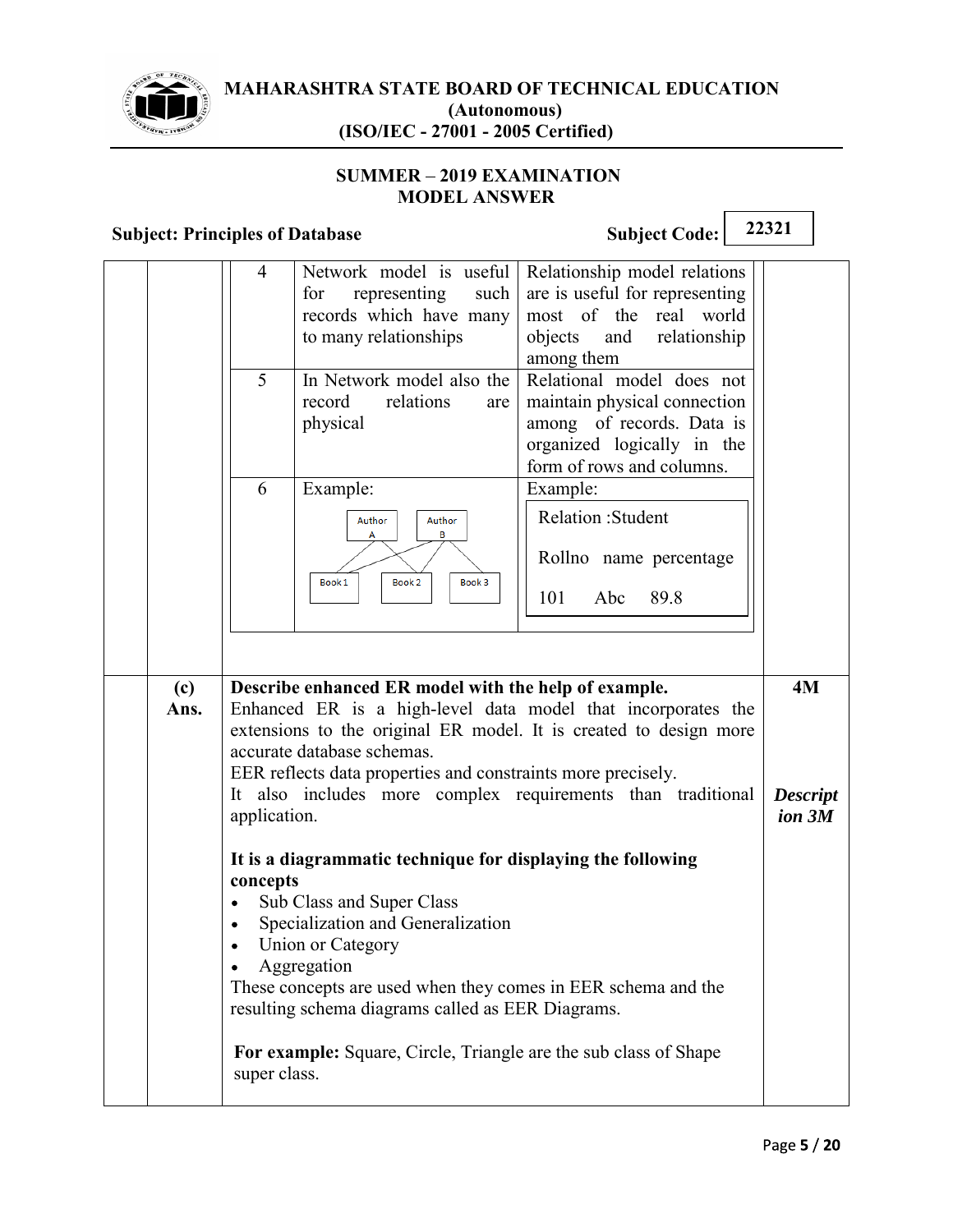

#### **SUMMER 2019 EXAMINATION MODEL ANSWER**

## **Subject: Principles of Database Subject Code:** 22321

Fname Minit Lname *Diagram* Birth\_date Address Job\_type Name Ssn *1M* **EMPLOYEE** Job\_type  $\mathsf{d}$ 'Secretary' 'Engineer' (Typing\_speed) Tgrade Eng\_type 'Technician' **SECRETARY TECHNICIAN** ENGINEER **Compare file system and database system. 4M (d)**  File system **Database system Ans.**  1. File processing don't contain 1. Presence of Self-describing any self describing feature and nature of a database system and neither posses metadata. Metadata. 2. In database system, the 2. In file processing, if any changes to the structure of a file structure of data files is stored in *Any*  may require changing all the DBMS catalog separately *four points* programs that access the file from the access program. This is called program-data *1M each*independence 3.Support of multiple views of 3. File processing system don't the data i.e. Each user may see a support multiple views. different view of the database, which describes only the data of interest to that user 4. It is not possible to share data 4. Sharing of data and multiand multi user transaction user transaction processing i.e allowing a set of concurrent simultaneously among concurrent users in case of file users to retrieve from and to processing system update the database.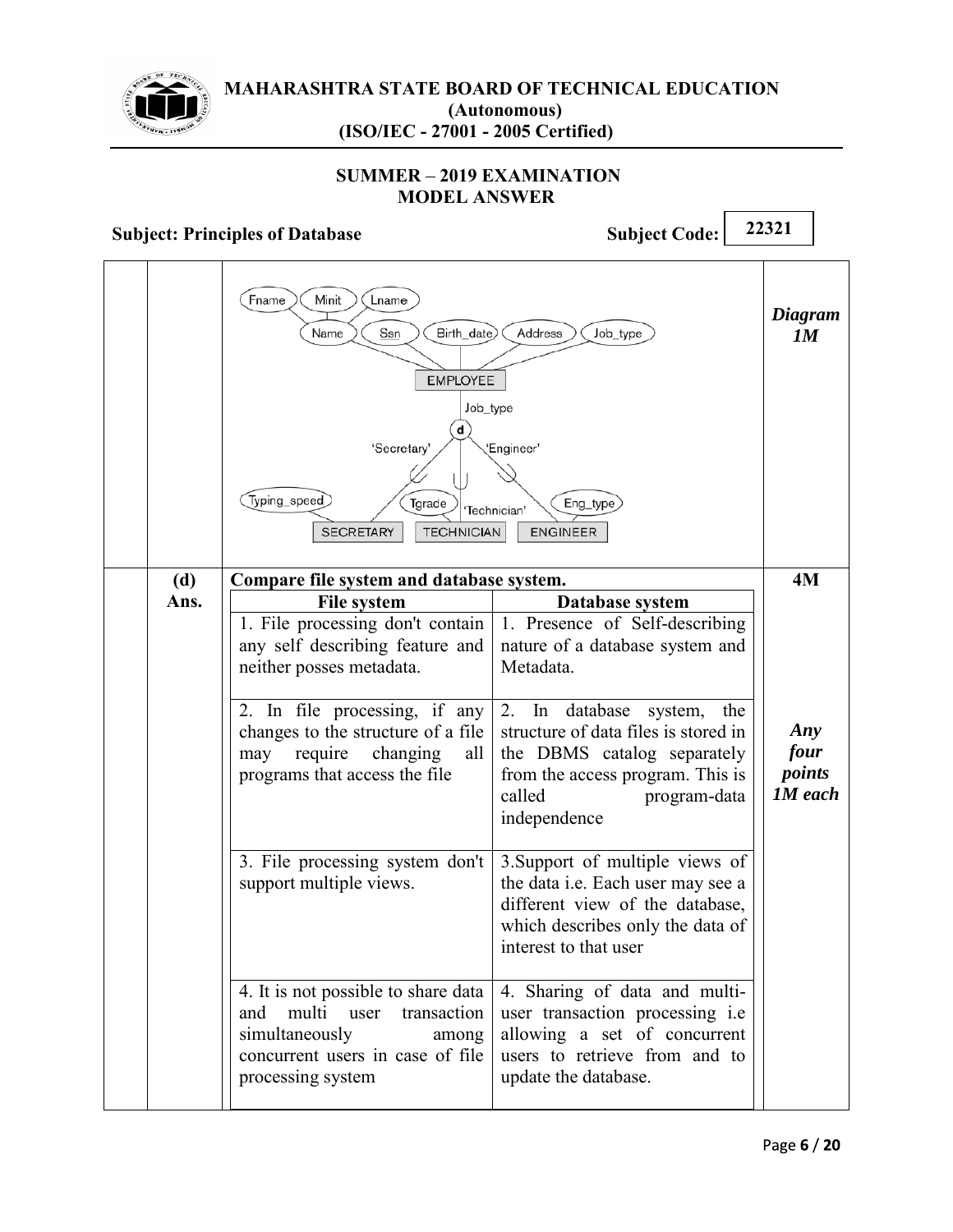

#### **SUMMER 2019 EXAMINATION MODEL ANSWER**

|    |             | <b>Subject: Principles of Database</b>                                                                                                                                                                                                                                                                                                                                                                                                                                                                                   | <b>Subject Code:</b>                                                                                                                                                                                                                                                                                                                                                                                                                                                                                                                                                                                                                                                                                                                                                                                                                                                                                                                                                                                                                                                                                                                                                              | 22321                                              |
|----|-------------|--------------------------------------------------------------------------------------------------------------------------------------------------------------------------------------------------------------------------------------------------------------------------------------------------------------------------------------------------------------------------------------------------------------------------------------------------------------------------------------------------------------------------|-----------------------------------------------------------------------------------------------------------------------------------------------------------------------------------------------------------------------------------------------------------------------------------------------------------------------------------------------------------------------------------------------------------------------------------------------------------------------------------------------------------------------------------------------------------------------------------------------------------------------------------------------------------------------------------------------------------------------------------------------------------------------------------------------------------------------------------------------------------------------------------------------------------------------------------------------------------------------------------------------------------------------------------------------------------------------------------------------------------------------------------------------------------------------------------|----------------------------------------------------|
|    |             | 5. The traditional file approach,<br>each group independently keeps<br>their own file.                                                                                                                                                                                                                                                                                                                                                                                                                                   | 5. Controlling Redundancy is<br>one of most important feature to<br>use DBMS                                                                                                                                                                                                                                                                                                                                                                                                                                                                                                                                                                                                                                                                                                                                                                                                                                                                                                                                                                                                                                                                                                      |                                                    |
| 3. | (a)<br>Ans. | <b>Attempt any THREE of the following:</b><br><b>Explain any four Codd's rules.</b><br>Codd's rules:<br><b>Rule 1: The information rule</b><br>to the user should be in the form of table.<br><b>Rule 2: Guaranteed Access Rule</b><br>combination of the table name, primary key, and column name.<br><b>Rule 3: Systematic treatment of null values</b><br>values.<br>Rule 4 : Active on-line catalog based on the relational model<br>be used to access the database structure information.<br>commit, and rollback). | According to E.F. codd's first rule, the whole data has to be presented<br>Whole data should be available or accessible to the user without any<br>ambiguity. The ambiguity can be avoided only through the perfect<br>The null values i.e. absence of the values in the table should be<br>treated properly. The table should allow a field to remain empty. This<br>is not applicable to primary keys. Key columns cannot have null<br>Fourth rule specifies need of dynamic on-line catalog based on the<br>relational model. There are certain system tables that stores the<br>database definition should be present. The data accessing tools should<br><b>Rule 5: The comprehensive data sub language rule:</b> The system<br>must support at least one relational language that Has a linear syntax<br>Can be used both interactively and within application programs,<br>Supports data definition operations (including view definitions), data<br>manipulation operations (update as well as retrieval), security and<br>integrity constraints, and transaction management operations (begin,<br><b>Rule 6 : The view updating rule:</b> All views those can be updated | 12<br>4M<br>Any<br>four<br>rules<br><b>1M</b> each |
|    |             | theoretically, must be updated by the system.                                                                                                                                                                                                                                                                                                                                                                                                                                                                            |                                                                                                                                                                                                                                                                                                                                                                                                                                                                                                                                                                                                                                                                                                                                                                                                                                                                                                                                                                                                                                                                                                                                                                                   |                                                    |

٦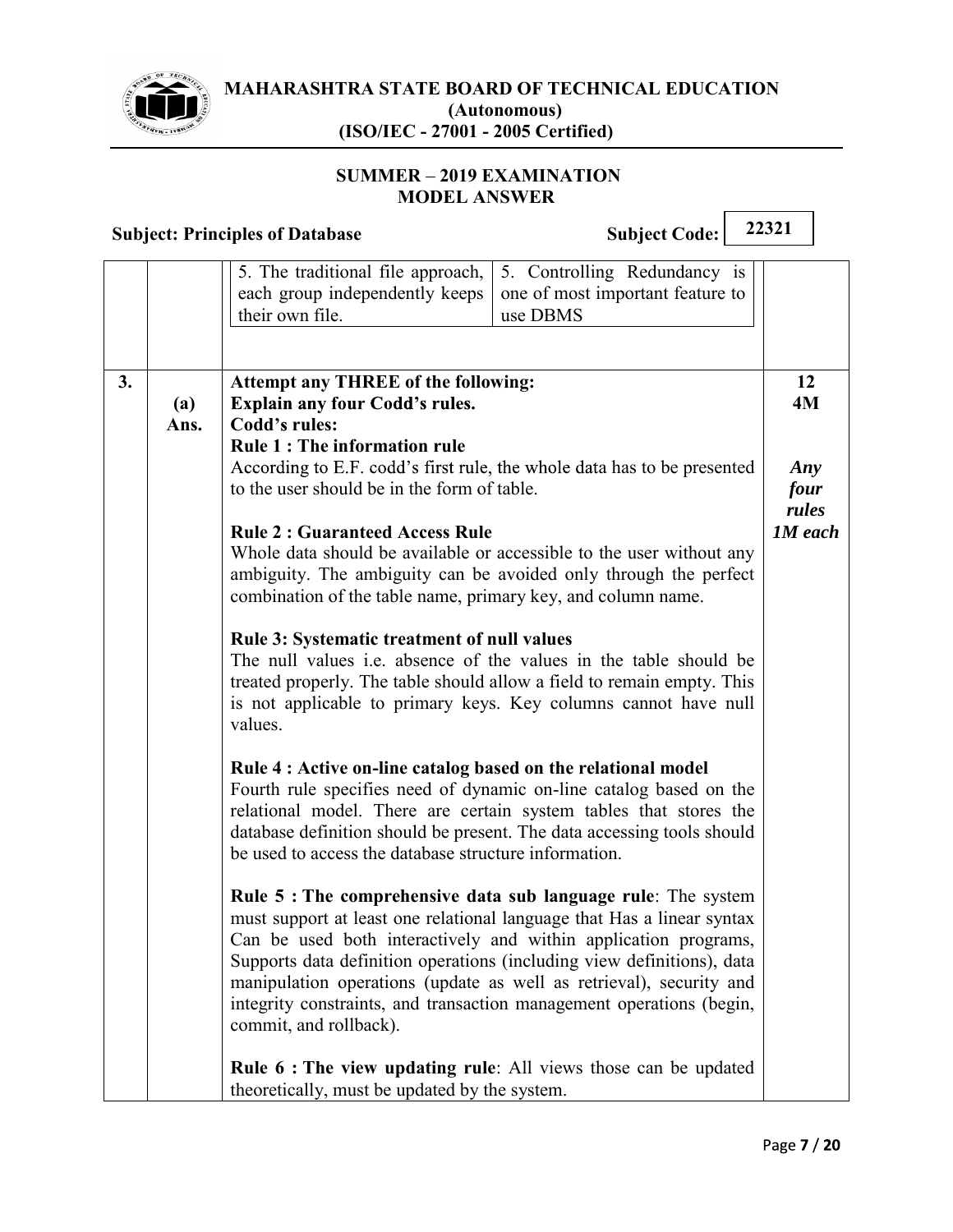

#### **SUMMER - 2019 EXAMINATION MODEL ANSWER**

# **Subject: Principles of Database Subject Code:** 22321

| Rule 7 : High-level insert, update, and delete: A database must<br>support high-level insertion, updation, and deletion. This must not be<br>limited to a single row, that is, it must also support union, intersection<br>and minus operations to yield sets of data records<br><b>Rule 8: Physical data independence:</b> Changes to the physical level                                                                                                         |                                                                                                                                                                                                                                                                                                     |
|-------------------------------------------------------------------------------------------------------------------------------------------------------------------------------------------------------------------------------------------------------------------------------------------------------------------------------------------------------------------------------------------------------------------------------------------------------------------|-----------------------------------------------------------------------------------------------------------------------------------------------------------------------------------------------------------------------------------------------------------------------------------------------------|
| require a change to an application based on the structure.                                                                                                                                                                                                                                                                                                                                                                                                        |                                                                                                                                                                                                                                                                                                     |
| Rule 9 : Logical data independence: Changes to the logical level<br>(tables, columns, rows, and so on) must not require a change to an<br>application based on the structure.<br>Rule 10 : Integrity independence: Integrity constraints must be<br>specified separately from application programs and stored in the<br>catalog. It must be possible to change such constraints as and when<br>appropriate without unnecessarily affecting existing applications. |                                                                                                                                                                                                                                                                                                     |
| <b>Rule 11: Distribution independence:</b> The distribution of portions of<br>the database to various locations should be invisible to users of the<br>database. Existing applications should continue to<br>operate<br>successfully: when a distributed version of the DBMS is first<br>introduced; and when existing distributed data are redistributed<br>around the system.                                                                                   |                                                                                                                                                                                                                                                                                                     |
| <b>Rule 12: The non subversion rule</b> : If the system provides a low-<br>level (record-at-a-time) interface, then that interface cannot be used to<br>subvert the system, for example, bypassing a relational security or<br>integrity constraint.                                                                                                                                                                                                              |                                                                                                                                                                                                                                                                                                     |
| Describe functional dependency with example.                                                                                                                                                                                                                                                                                                                                                                                                                      | <b>4M</b>                                                                                                                                                                                                                                                                                           |
| (Note: Any other example shall be considered)                                                                                                                                                                                                                                                                                                                                                                                                                     |                                                                                                                                                                                                                                                                                                     |
| A functional dependency occurs when one attribute in a relation                                                                                                                                                                                                                                                                                                                                                                                                   |                                                                                                                                                                                                                                                                                                     |
|                                                                                                                                                                                                                                                                                                                                                                                                                                                                   |                                                                                                                                                                                                                                                                                                     |
|                                                                                                                                                                                                                                                                                                                                                                                                                                                                   |                                                                                                                                                                                                                                                                                                     |
|                                                                                                                                                                                                                                                                                                                                                                                                                                                                   |                                                                                                                                                                                                                                                                                                     |
|                                                                                                                                                                                                                                                                                                                                                                                                                                                                   | <b>Descript</b><br>ion <sub>2M</sub>                                                                                                                                                                                                                                                                |
| The functional dependency is represented as $X \rightarrow Y$ , which specifies Y<br>is functionally dependent on X or X attribute functionally determine                                                                                                                                                                                                                                                                                                         |                                                                                                                                                                                                                                                                                                     |
|                                                                                                                                                                                                                                                                                                                                                                                                                                                                   | (how the data is stored, whether in arrays or linked lists etc.) must not<br>uniquely determine another attribute.<br>(OR)<br>A relation say R attribute X is functionally dependent on attribute Y<br>if every value in $X$ in the relation has exactly one value of $Y$ in the<br>given relation. |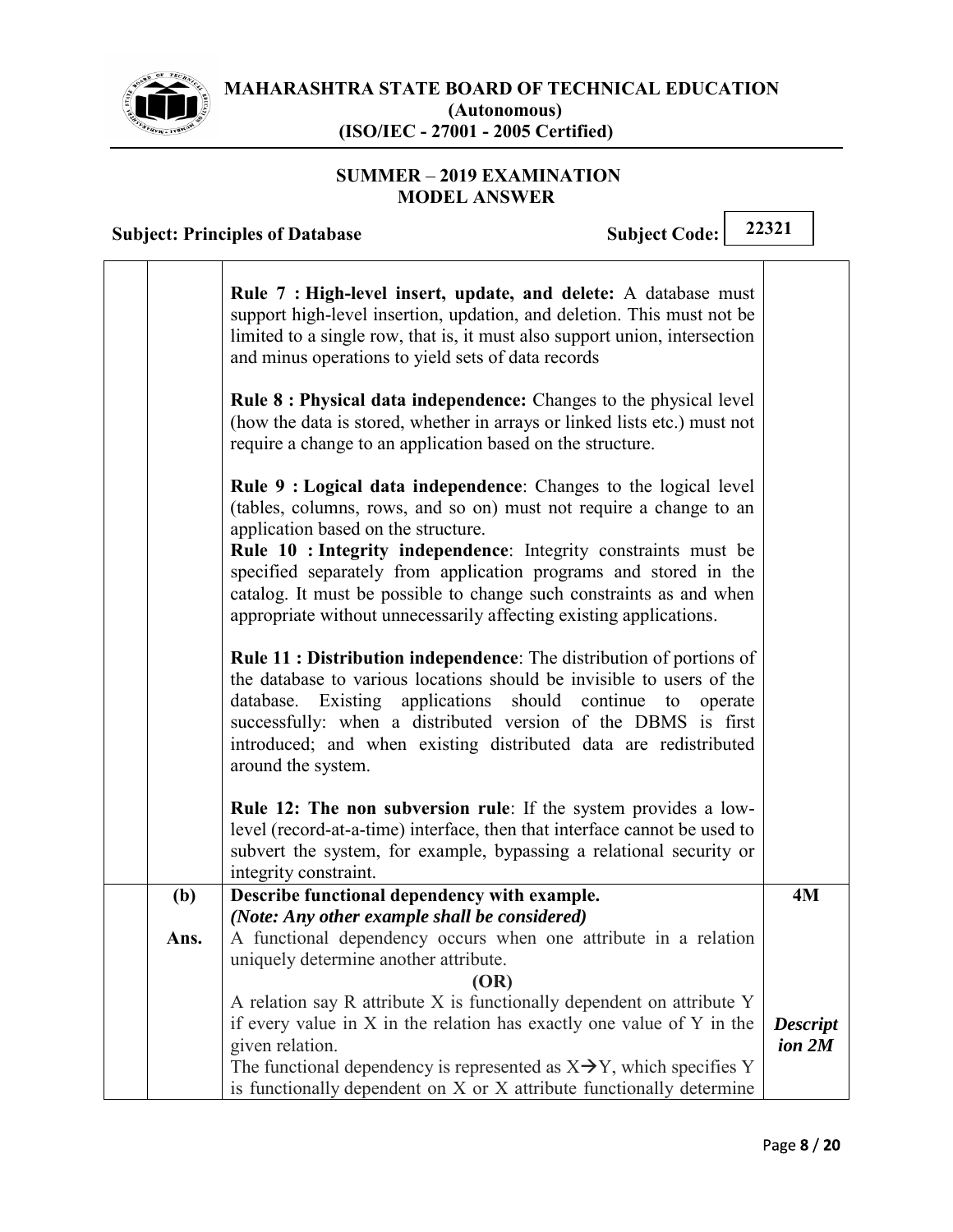

#### **SUMMER 2019 EXAMINATION MODEL ANSWER**

**Subject: Principles of Database Subject Code:** 22321 the attribute Y. **Example:**  Consider table : **Employee( Emp\_Id, Emp\_Name, Emp\_Address)**  Here Emp Id attribute can uniquely identify the Emp Name attribute of employee table because if we know the Emp\_Id, we can tell that employee name associated with it. Functional dependency can be written as: **Emp Id**  $\rightarrow$  **Emp Name** *Example 2M*  **(c) Ans. Explain different types of attributes. Types of Attributes: 1) Simple attributes** : Attributes that cannot be subdivided (i.e are atomic) into subparts are called as simple attributes. E.g: Enroll\_no, RollNo **2) Composite Attributes**: The attributes which can be divided into subparts are called composite attributes. E.g: attribute **name** could be structured as a composite attribute consisting of **first\_name,middle\_name and last\_name 3) Single Valued Attributes:**  The attribute has single value for a particular entity called as single valued attribute. E.g: Student\_id **4) Multivalued Attributes:**  The attribute has set of values for a specific entity called as multi valued attribute. E.g: Phone no is multivalued attribute because employee may have zero, one or several phone no. **5) Derived Attribute:**  The value for this type of attribute can be derived from the values of other related attributes or entities. E.g: Customer entity has attribute age and date of birth. We calculate age from date of birth and current date. **4M**  *Any four types with correct explanat ion 1M each*

Here age is derived attribute and date of birth is base or stored attribute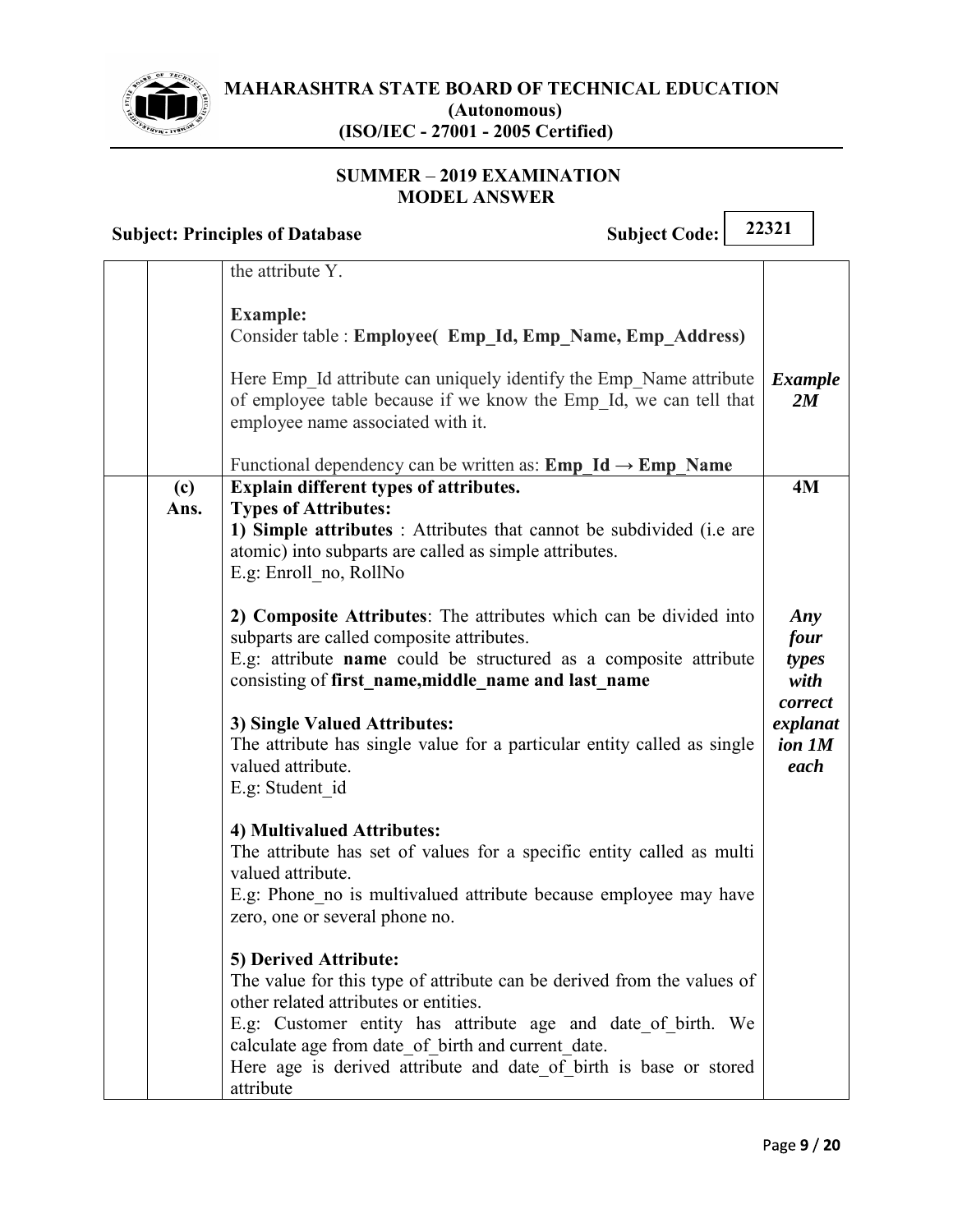

#### **SUMMER 2019 EXAMINATION MODEL ANSWER**

|             | 22321<br><b>Subject Code:</b><br><b>Subject: Principles of Database</b>                                                                                                                                                                                                                                                                                                                                                                                                                                                                                                                                                                                                                         |  |  |                                          |  |
|-------------|-------------------------------------------------------------------------------------------------------------------------------------------------------------------------------------------------------------------------------------------------------------------------------------------------------------------------------------------------------------------------------------------------------------------------------------------------------------------------------------------------------------------------------------------------------------------------------------------------------------------------------------------------------------------------------------------------|--|--|------------------------------------------|--|
| (d)<br>Ans. | 6) Stored Attribute:<br>The stored attributes are such attributes which are already stored in<br>the database and from which the value of another attribute is derived<br>is called stored attribute. For example: date of birth is a stored<br>attribute from which age can be derived.<br>7) Null Attribute:<br>An attribute takes a null value when an entity does not have a value<br>for it. Null can indicate "not applicable" that is value does not exist<br>for the entity.<br>E.g apartment no<br>Explain different operations performed with Data Definition<br>Language.<br><b>DDL</b> Operations:<br>1. Create                                                                     |  |  | 4M                                       |  |
|             | 2. Alter<br>3. Drop<br>4. Rename<br>5. Truncate<br>1) Create: It's a DDL statement of SQL and is used to create a table<br>in the database. It creates an empty structure of the table.<br>Syntax:<br>Create table $\leq$ table name $\geq$ (column1 datatype[(size]),<br>column2 datatype[(size]),<br>column3 datatype[(size)],);<br>Example:<br>Create table employee (empno number(5), ename varchar $2(20)$ , Salary<br>number(8,2);<br>2) Alter : It is used to add new attributes or to modify the existing<br>attribute in the table structure.<br><b>Syntax for add option:</b><br>alter table <table name=""><br/>add(columnName1 datatype(size)<br/>columnName2 datatyp(size)</table> |  |  | Any $4$<br>operatio<br>$ns$ $IM$<br>each |  |

... columnNameNdatatyp(size) );

alter table emp add(sal number(8,2));

*Example:*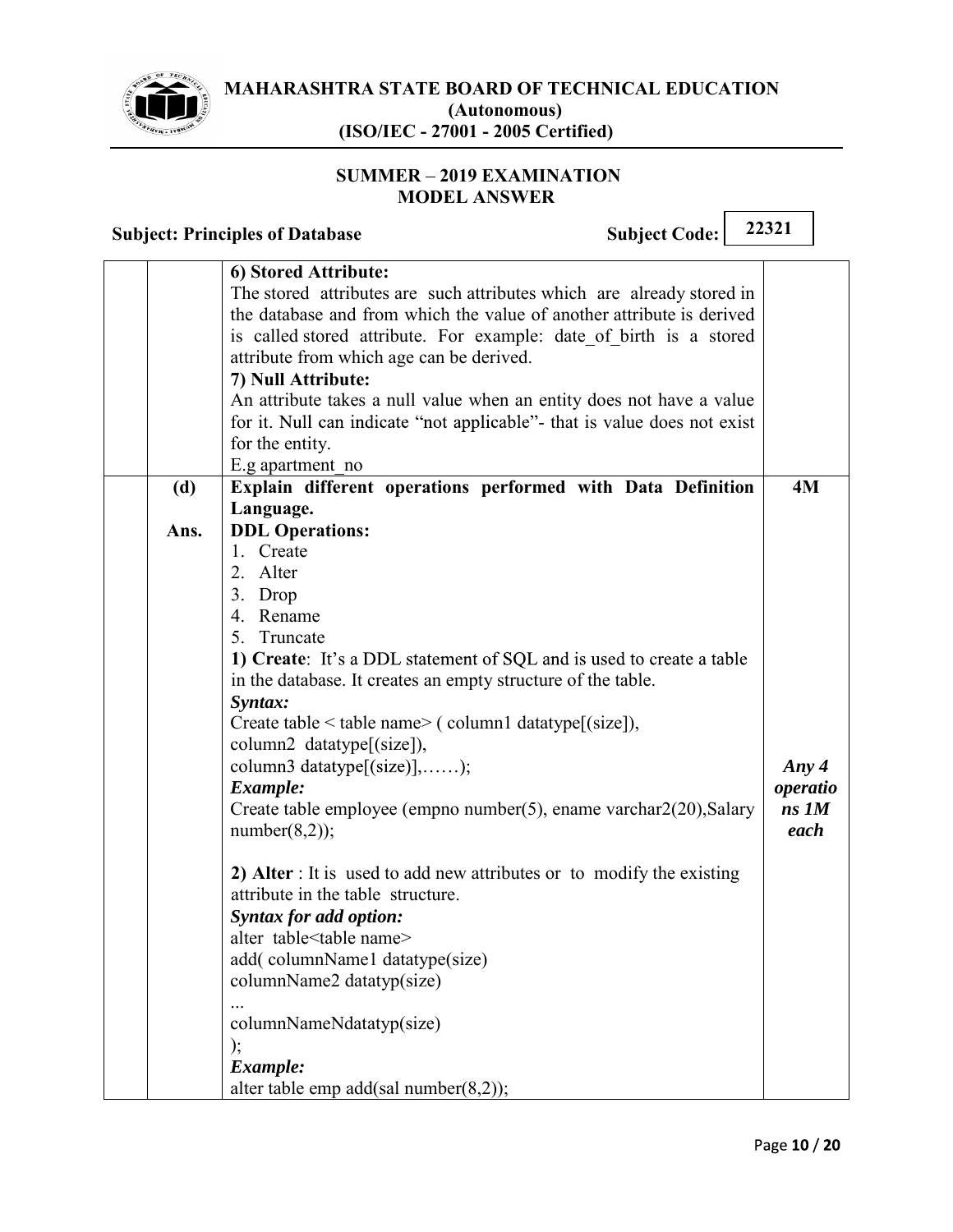

 $\overline{\phantom{0}}$ 

٦

#### **SUMMER - 2019 EXAMINATION MODEL ANSWER**

|    | 22321<br><b>Subject Code:</b><br><b>Subject: Principles of Database</b> |                                                                                                                                                                                                                                                                                                 |                           |
|----|-------------------------------------------------------------------------|-------------------------------------------------------------------------------------------------------------------------------------------------------------------------------------------------------------------------------------------------------------------------------------------------|---------------------------|
|    |                                                                         | <b>Syntax for modify option:</b><br>alter table <table name=""> modify (<columnname1><data<br><math>type&gt;(<size></size></math>);<br/>Example:<br/>alter table emp modify sal number(<math>10,2</math>);</data<br></columnname1></table>                                                      |                           |
|    |                                                                         | 3) Rename: This command is used to rename a table, view, sequence<br>or a synonym.<br><b>Syntax of Rename command:</b><br>$rename < old>oldtable_name > to < newtable_name>$ ;<br>Example:<br>rename employee to employee details;                                                              |                           |
|    |                                                                         | 4) Drop: The DROP command removes a table from the database.<br>All the tables' rows, indexes and privileges will also be removed. No<br>DML triggers will be fired. The operation cannot be rolled back.<br>Syntax:<br>drop table <table name="">;<br/><i>Example:</i> drop table emp;</table> |                           |
|    |                                                                         | 5) Truncate: Truncate command is used to remove all rows from a<br>table and to release the storage space used by the table keeping the<br>table definition intact.<br>Syntax:<br>truncate table <table name="">;<br/><i>Example:</i> truncate table emp;</table>                               |                           |
| 4. | (a)<br>Ans.                                                             | <b>Attempt any THREE of the following:</b><br><b>Explain BCNF with example.</b><br>(Note: Any other example shall be considered)<br><b>BCNF:</b>                                                                                                                                                | 12<br>4M                  |
|    |                                                                         | Boyce Codd Normal Form (BCNF) is considered a special condition<br>of third Normal form. A table is in BCNF if every determinant is a<br>candidate key. A table can be in 3NF but not in BCNF. This occurs<br>when a non key attribute is a determinant of a key attribute                      | <b>Explana</b><br>tion 2M |
|    |                                                                         | <b>Example of BCNF:</b><br>Let's assume there is a company where employees work in more than<br>one department.                                                                                                                                                                                 |                           |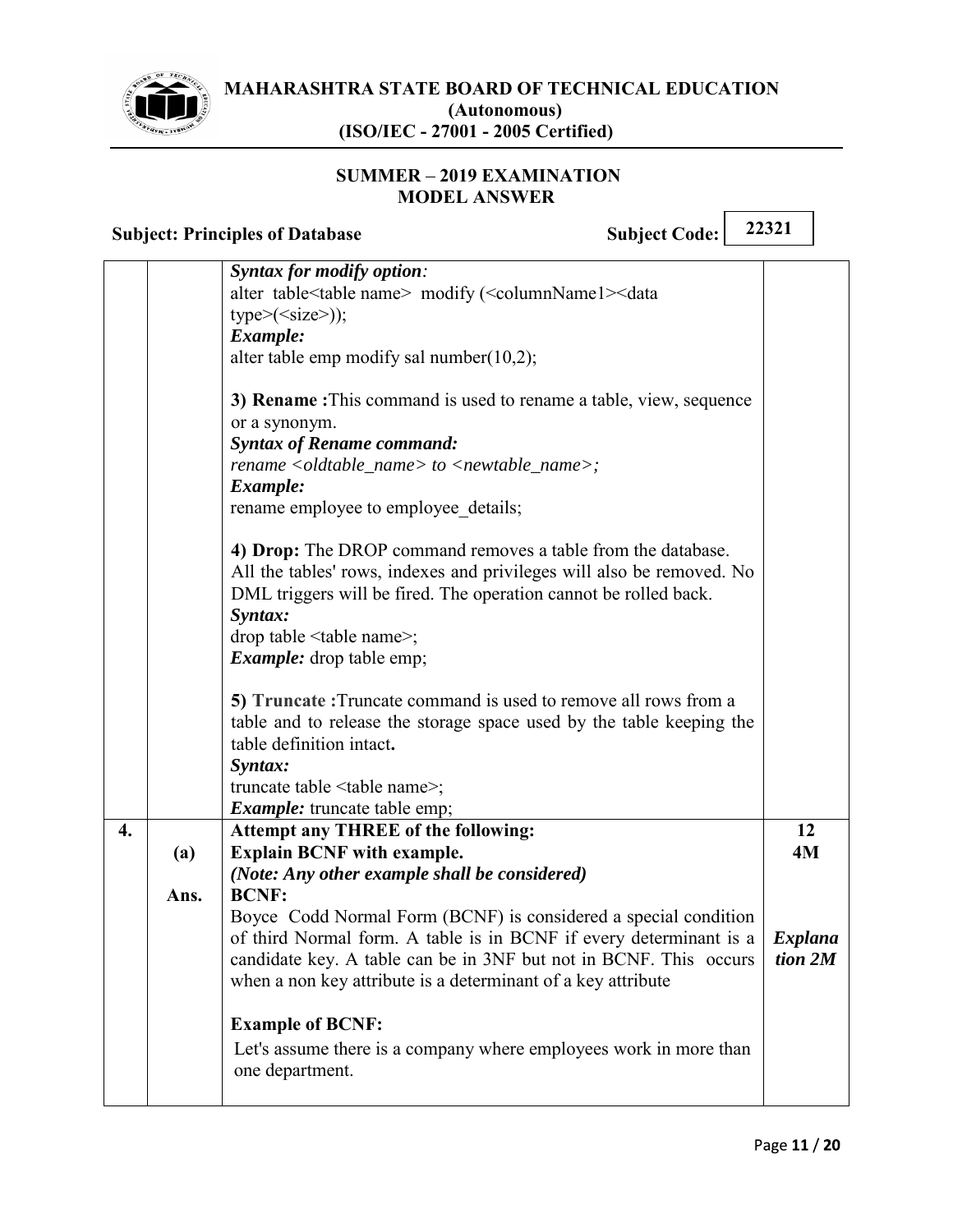

#### **SUMMER 2019 EXAMINATION MODEL ANSWER**

|                                                                    | <b>Subject Code:</b><br><b>Subject: Principles of Database</b>                                                                                                                                                                     | 22321                                |  |
|--------------------------------------------------------------------|------------------------------------------------------------------------------------------------------------------------------------------------------------------------------------------------------------------------------------|--------------------------------------|--|
| EMPLOYEE(EMP ID, EMP COUNTRY, EMP DEPT,<br>DEPT TYPE, EMP DEPT NO) |                                                                                                                                                                                                                                    |                                      |  |
|                                                                    | In the above table Functional dependencies are as follows:                                                                                                                                                                         | <b>Example</b><br>2M                 |  |
|                                                                    | 1. EMP ID $\rightarrow$ EMP_COUNTRY                                                                                                                                                                                                |                                      |  |
|                                                                    | 2. EMP DEPT $\rightarrow$ {DEPT TYPE, EMP DEPT NO}                                                                                                                                                                                 |                                      |  |
|                                                                    | Candidate key: {EMP-ID, EMP-DEPT}<br>The table is not in BCNF because neither EMP_DEPT nor<br>EMP ID alone are keys.                                                                                                               |                                      |  |
|                                                                    | To convert the given table into BCNF, we decompose it into three<br>tables:                                                                                                                                                        |                                      |  |
|                                                                    | <b>1.EMP COUNTRY table:</b> EMP ID $\rightarrow$ EMP COUNTRY<br><b>2.EMP DEPT table:</b> EMP DEPT $\rightarrow$ {DEPT TYPE,<br>EMP DEPT NO}                                                                                        |                                      |  |
|                                                                    | 3. EMP_DEPT_MAPPING table:EMP_ID,EMP_DEPT                                                                                                                                                                                          |                                      |  |
|                                                                    | <b>Functional dependencies:</b><br>1. EMP ID $\rightarrow$ EMP_COUNTRY                                                                                                                                                             |                                      |  |
|                                                                    | 2. EMP DEPT $\rightarrow$ {DEPT TYPE, EMP DEPT NO}                                                                                                                                                                                 |                                      |  |
|                                                                    | <b>Candidate keys:</b><br>For the first table: EMP ID<br>For the second table: EMP DEPT<br>For the third table: {EMP_ID, EMP_DEPT}<br>Now, this is in BCNF because left side part of both the functional<br>dependencies is a key. |                                      |  |
| (b)<br>Ans.                                                        | Explain client/server database system.                                                                                                                                                                                             | 4M                                   |  |
|                                                                    | <b>Client</b><br><b>Server with database</b>                                                                                                                                                                                       | <b>Correct</b><br>explanat<br>ion 4M |  |
|                                                                    | <b>Client/Server Database System</b>                                                                                                                                                                                               |                                      |  |

┑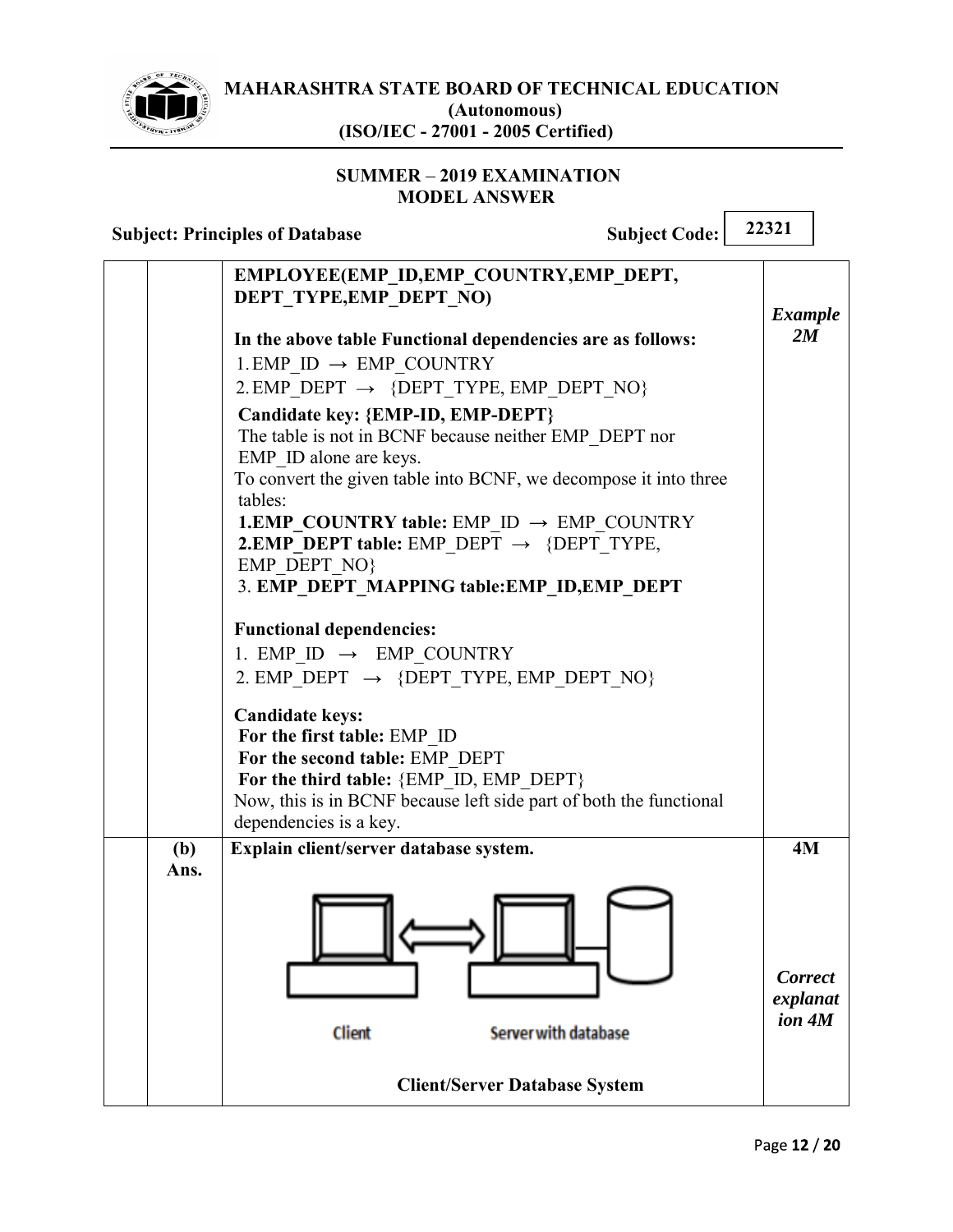

#### **SUMMER 2019 EXAMINATION MODEL ANSWER**

|             | <b>Subject: Principles of Database</b>                                                                                                                                                                                                                                                                                                                                                                                                                                                                                                                                                                                                                                                                                                                                                                                                                                                                                                                                                                                                      | <b>Subject Code:</b> | 22321                                       |
|-------------|---------------------------------------------------------------------------------------------------------------------------------------------------------------------------------------------------------------------------------------------------------------------------------------------------------------------------------------------------------------------------------------------------------------------------------------------------------------------------------------------------------------------------------------------------------------------------------------------------------------------------------------------------------------------------------------------------------------------------------------------------------------------------------------------------------------------------------------------------------------------------------------------------------------------------------------------------------------------------------------------------------------------------------------------|----------------------|---------------------------------------------|
|             | 1. It has two logical parts -client and server.<br>2. Computer networking allows some task to be executed on a server<br>system and some tasks on client system. This leads to<br>development of client server architecture.<br>3. Server is the machine which serves to the clients.<br>4. Server machine provide services to the client machine such as file<br>access, printing, and database access. It is used to manage the<br>tables<br>optimally<br>database<br>among multiple<br>concurrently request the server for the same data.<br>5. The clients are the machines which requests for the service to the<br>server.<br>6. There are different types of client/server architecture such as<br>Two tier architecture<br>Three tier architecture.<br>7. In two tier architecture, client systems directly approach database<br>servers whereas in three tier architecture, there exists a middle<br>layer which acts as application server to receive and send requests<br>from client machine to database server and vice versa. | clients              | who                                         |
| (c)<br>Ans. | Explain terms primary key and candidate key with example.<br><b>Primary Key:</b><br>A primary key is an attribute in Relation that uniquely identifies the<br>rows in relation. A Primary key does not hold NULL values and<br>duplicate values.<br><b>OR</b><br>A key which is selected by the designer to uniquely identify the entity                                                                                                                                                                                                                                                                                                                                                                                                                                                                                                                                                                                                                                                                                                    |                      | 4M<br>Each<br>definitio<br>$\boldsymbol{n}$ |
|             | is called as Primary key. A primary key cannot contain duplicate<br>values and it can never contain null values inside it.<br>Example:<br>In a Student table(Rollno,Name,Percentage), Rollno is the primary<br>key                                                                                                                                                                                                                                                                                                                                                                                                                                                                                                                                                                                                                                                                                                                                                                                                                          |                      | 1M<br>Each<br>example                       |
|             | <b>Candidate key:</b><br>In a relation there may be a key or combination of keys which<br>uniquely identify the record. Such a key is called as Candidate key.<br>Example:<br>Consider a Student table (Rollno, Name, Percentage), if (Rollno)<br>and (Name) both are unique then both are identified as candidate keys.                                                                                                                                                                                                                                                                                                                                                                                                                                                                                                                                                                                                                                                                                                                    |                      | 1M                                          |

 $\overline{\mathbf{r}}$ 

 $\Gamma$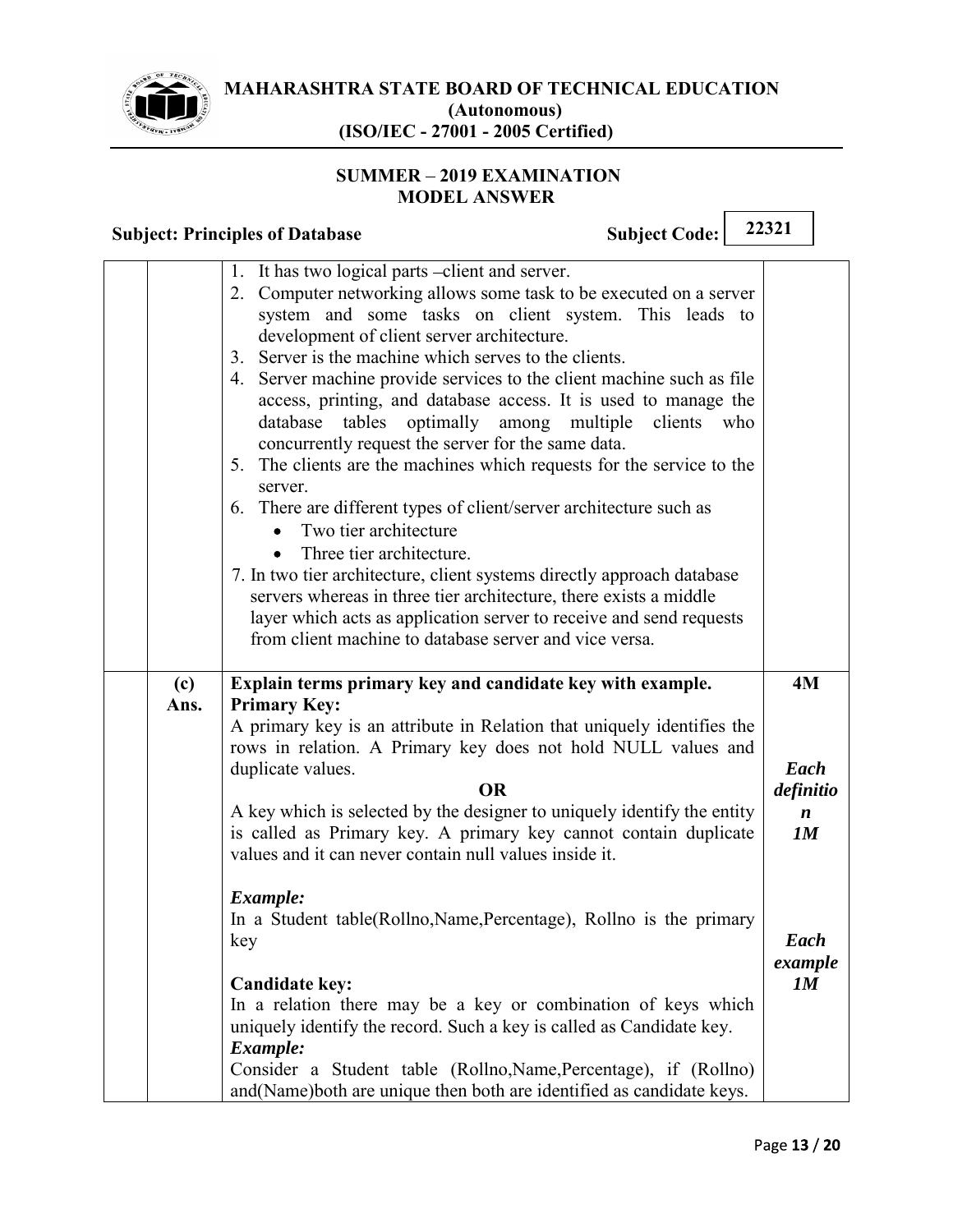

#### **SUMMER - 2019 EXAMINATION MODEL ANSWER**

|      | <b>OR</b>                                                                   |          |
|------|-----------------------------------------------------------------------------|----------|
|      | Consider a Student table (Rollno, Name, Percentage), if (Rollno,            |          |
|      | Name) is unique, then (Rollno, Name) can be a candidate key if and          |          |
|      | only if Name and Rollno individually are not unique.                        |          |
| (d)  | Explain entity integrity constraint with example.                           | 4M       |
| Ans. | <b>Entity integrity constraint:</b>                                         |          |
|      | 1) Unique key constraint: It avoids the duplication of values within        |          |
|      | the rows in table. It allows null values.                                   | Each     |
|      | Syntax:                                                                     | constrai |
|      | Create table <table name=""></table>                                        | nt       |
|      | (column name1 datatype(size),                                               | explanat |
|      | column name2 datatype(size) constraint <constraint name=""></constraint>    | ion 1M   |
|      | unique,                                                                     |          |
|      |                                                                             |          |
|      | column name n datatype(size)                                                |          |
|      |                                                                             |          |
|      | Example:                                                                    | Each     |
|      | create table dept                                                           | example  |
|      | (deptno number(5) constraint dept deptno uk unique,                         | 1M       |
|      | dname varchar $2(20)$ ,                                                     |          |
|      | loc varchar $2(20)$ ;                                                       |          |
|      |                                                                             |          |
|      | 2) Primary key constraint: Primary key constraint can be assigned           |          |
|      | on one or more columns in a table used to uniquely identifies the each      |          |
|      | row in table. It avoids duplication of rows and do not allow null           |          |
|      | values.                                                                     |          |
|      | Syntax:                                                                     |          |
|      | Create table <table_name></table_name>                                      |          |
|      | (column name1 datatype(size),                                               |          |
|      | column name2 datatype(size)<br>constraint <constraint name=""></constraint> |          |
|      | primary key,                                                                |          |
|      |                                                                             |          |
|      | column_name n datatype(size)                                                |          |
|      | );                                                                          |          |
|      | Example:                                                                    |          |
|      | create table dept                                                           |          |
|      | (deptno number(5) constraint dept deptno pk primary key,                    |          |
|      | dname varchar $2(20)$ ,                                                     |          |
|      | loc varchar $2(20)$ ;                                                       |          |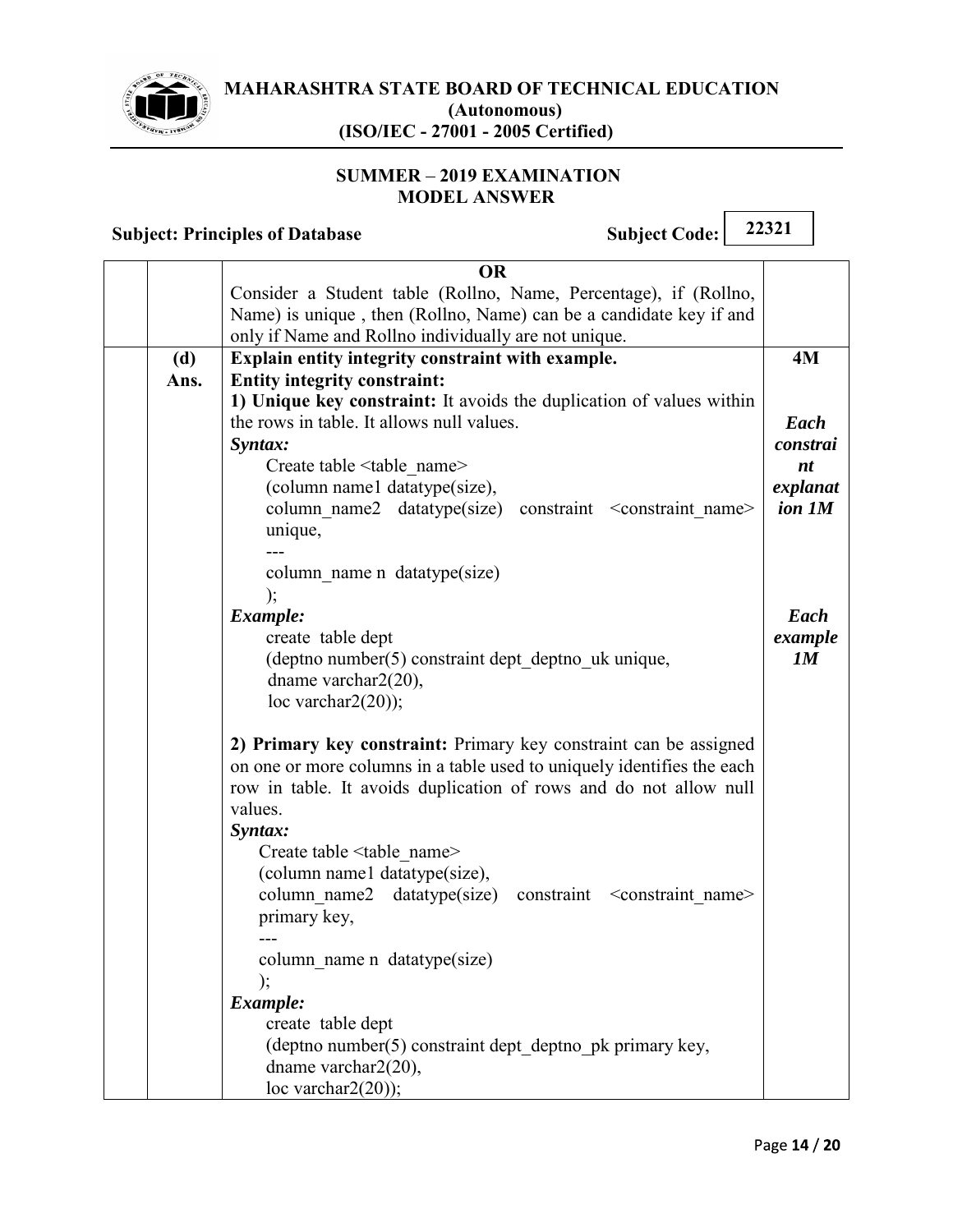

#### **SUMMER 2019 EXAMINATION MODEL ANSWER**

|    |      | <b>Subject Code:</b><br><b>Subject: Principles of Database</b>                                                                                                                                                                                                                                                                                                                                                                                                                                                                                                                                     | 22321                     |
|----|------|----------------------------------------------------------------------------------------------------------------------------------------------------------------------------------------------------------------------------------------------------------------------------------------------------------------------------------------------------------------------------------------------------------------------------------------------------------------------------------------------------------------------------------------------------------------------------------------------------|---------------------------|
|    | (e)  | Describe centralized database system with example.                                                                                                                                                                                                                                                                                                                                                                                                                                                                                                                                                 | 4M                        |
|    |      | (Note: Any other example shall be considered).                                                                                                                                                                                                                                                                                                                                                                                                                                                                                                                                                     |                           |
|    | Ans. | <b>Centralized Database System:</b>                                                                                                                                                                                                                                                                                                                                                                                                                                                                                                                                                                |                           |
|    |      | 1. A centralized database consists of a single data server into which<br>all data are stored and from which all data are retrieved. All the<br>data reside at a single location and all applications must retrieve<br>all data from that location.<br>The centralized database system consists of a single processor<br>2.<br>together with its associated data storage devices and other<br>peripherals. It is physically confined to a single location.<br>3. Data can be accessed from the multiple sites with the use of a<br>computer network while the database is maintained at the central | <b>Descript</b><br>ion 2M |
|    |      | site<br>Following are the advantages of centralised database system:<br>The data integrity is maximized<br>The data redundancy is minimal.<br>$\blacksquare$<br>Centralized database is much more secure.<br>Data is easily portable because it is stored at the same place.<br>п<br>The centralized database is cheaper than other types of<br>П<br>databases as it requires less power and maintenance.                                                                                                                                                                                          |                           |
|    |      | Example:<br>Consider a company developing a project. As the project consist of<br>many different types of information like documents, plans, diagrams,<br>etc. Instead of having it stored on every project member's system it<br>can be stored in a database on server which can act as a centralized<br>database from which all the project members will assess the<br>information acting as clients.                                                                                                                                                                                            | <b>Example</b><br>2M      |
| 5. | (a)  | Attempt any TWO of the following:<br>Consider a single table consisting following columns. Convert it                                                                                                                                                                                                                                                                                                                                                                                                                                                                                              | 12<br>6M                  |
|    | Ans. | into 2NF and 3NF Table:<br>(supplier no,<br>supplier name,<br>supplier city,<br>order no,<br>order_quantity, order_amount, product_code, product_name)<br>Given Table Schema - (supplier no, supplier name, supplier city,<br>order no,<br>order amount,<br>product code,<br>order quantity,<br>product name)                                                                                                                                                                                                                                                                                      |                           |
|    |      | <b>Second Normal Form (2NF):</b><br>To convert it into 2NF, We have to decompose the given table into<br>two tables with fully functional dependencies and establishing a                                                                                                                                                                                                                                                                                                                                                                                                                          |                           |

٦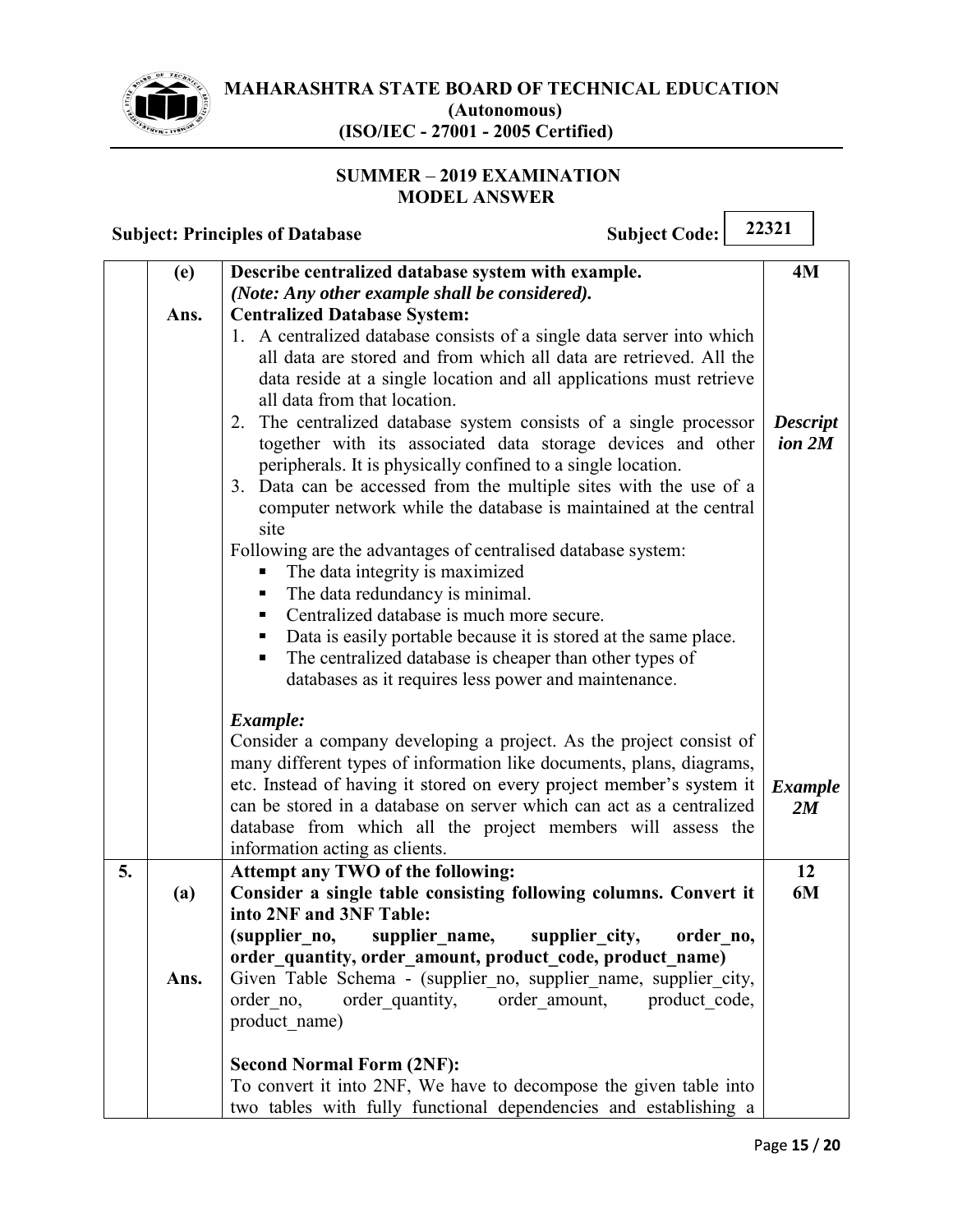

#### **SUMMER - 2019 EXAMINATION MODEL ANSWER**

|             | <b>Subject Code:</b><br><b>Subject: Principles of Database</b>                                                                                                                                                                                                                                                                                                                                                                                                                                                                                                                            | 22321  |
|-------------|-------------------------------------------------------------------------------------------------------------------------------------------------------------------------------------------------------------------------------------------------------------------------------------------------------------------------------------------------------------------------------------------------------------------------------------------------------------------------------------------------------------------------------------------------------------------------------------------|--------|
|             | referential integrity constraint relationship among the two tables.<br><b>Table 1- Supplier Details</b><br>(supplier no, supplier name, supplier city, order no)<br><b>Table 2 - Order Details</b><br>product code,<br>(order no,<br>order<br>quantity,<br>order amount,<br>product name)                                                                                                                                                                                                                                                                                                 | 2NF 3M |
|             | Now the above two tables are in 2NF.<br><b>Third Normal Form (3NF):</b><br>To convert the above tables in 3NF, We have to decompose them in<br>three tables satisfying the transitive dependencies property.<br><b>Table 1- Supplier Details</b><br>(supplier no , supplier name, supplier city)<br><b>Table 2- Product Details</b><br>(product code, product name)<br><b>Table 3- Transaction (Order) Details</b><br>(order_no, product_code, supplier_no, order_quantity, order_amount)<br>Hence the above three tables are satisfying Transitive dependencies<br>Thus they are in 3NF. | 3NF 3M |
| (b)<br>Ans. | Draw ER diagram of library management system in which<br>library maintain the data of books, borrowers, issue return<br>details, fine collection, supplier of books etc. Assume suitable data<br>and display the relationship among entities.                                                                                                                                                                                                                                                                                                                                             | 6M     |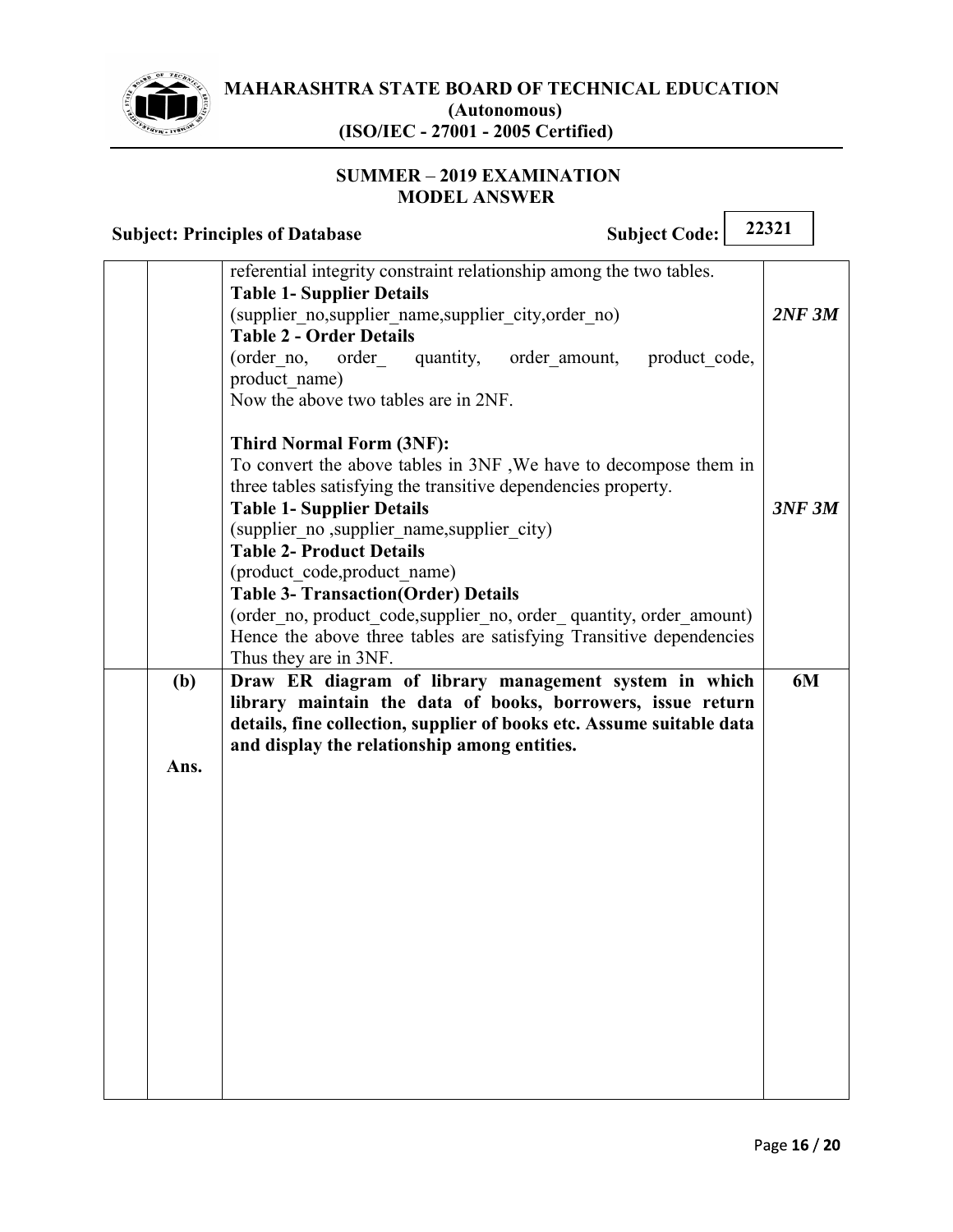

#### **SUMMER - 2019 EXAMINATION MODEL ANSWER**

|      | Sup_name<br>Sup_addres:<br>Sup_id<br>Supplier<br>Lib_name<br>Lib_address<br><b>Supply</b><br>Book id<br><b>Book</b><br>Library<br>Has<br>Book_name<br>Price<br>Approach<br><b>Maintain</b><br>Author<br><b>Borrower</b><br>Transaction                                                        | Use of<br>correct<br>entities<br>2M<br><b>Correct</b><br>symbols<br>2M<br><b>Correct</b><br>relations<br>hips 2M |
|------|-----------------------------------------------------------------------------------------------------------------------------------------------------------------------------------------------------------------------------------------------------------------------------------------------|------------------------------------------------------------------------------------------------------------------|
| (c)  | Receive_Book<br><b>B_name</b><br>Borrower id<br><b>Issue_Book</b><br>transcation id<br>Consider the relation R with five attributes L, M, N, O, P<br>You are given following dependencies:                                                                                                    | 6M                                                                                                               |
| Ans. | $L \longrightarrow M, MN \longrightarrow P, PO \longrightarrow L$<br>(i) List all keys for R.<br>$(ii)$ Is R in 3NF?<br>Justify your answer.                                                                                                                                                  |                                                                                                                  |
|      | (i) List all keys for R:<br>Since Right hand side does not have NO, it can be part of the key.<br>So, $(NO)^+ = \{NO\}$<br>We will try other combinations with NO<br>$(LNO)$ + ={LNOMP} it is candidate key.<br>$(MNO)$ +={MNOPL} it is candidate key.<br>(PNO)+={PNOLM} it is candidate key. | Listing<br>any 3<br>keys 3M                                                                                      |
|      | we get Keys as LNO, MNO, PNO.<br>(ii) IsRin3NF?:<br>M, P, L are prime attributes, so $R(L,M,N,O,P)$ is in 3NF.                                                                                                                                                                                | <b>Correct</b><br>3NF<br>justificat<br>ion 3M                                                                    |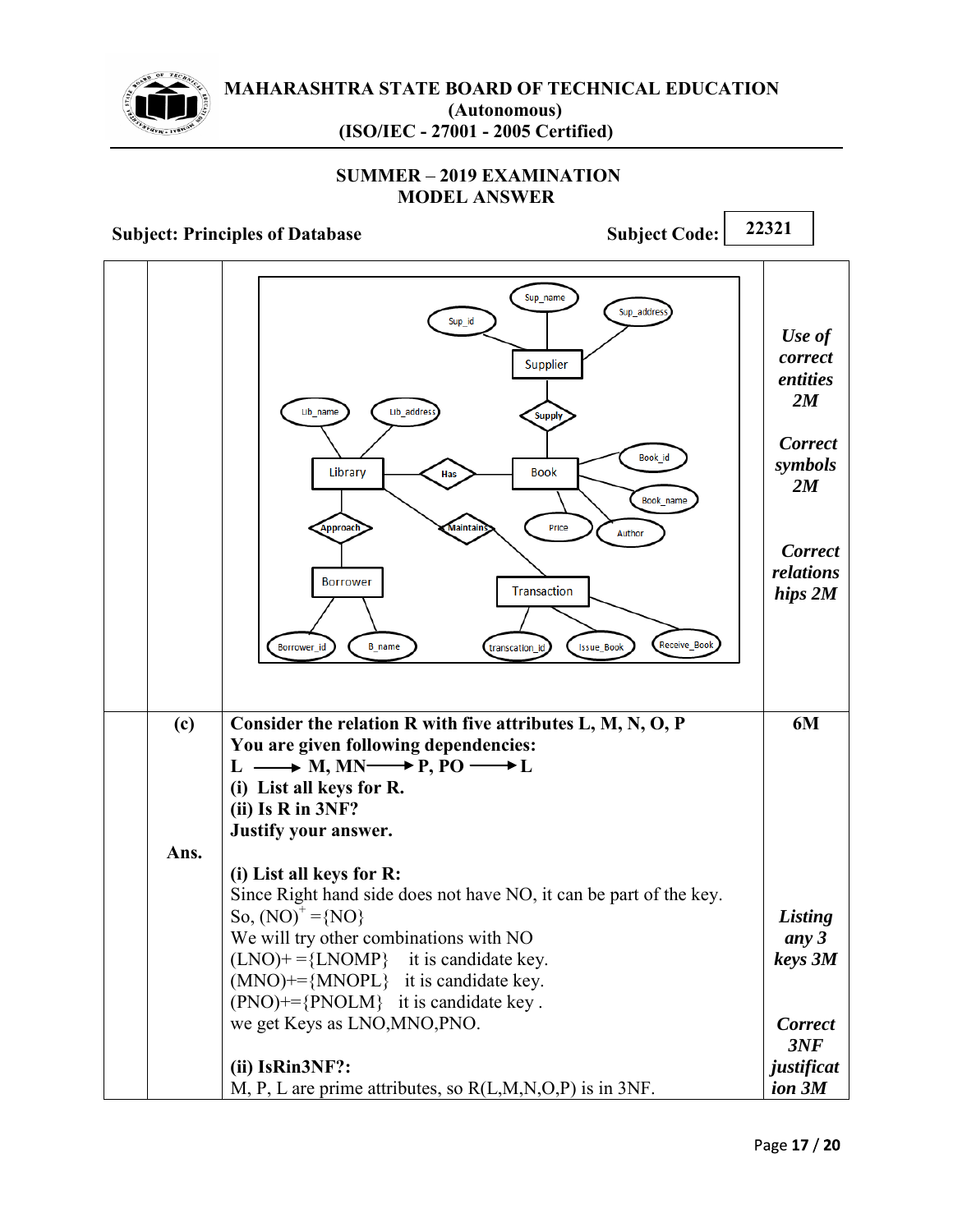

 $\Gamma$ 

 $\overline{\phantom{0}}$ 

#### **SUMMER 2019 EXAMINATION MODEL ANSWER**

|    | <b>Subject Code:</b><br><b>Subject: Principles of Database</b> |                                                                                                                                                                                                                                                                                                  | 22321                        |
|----|----------------------------------------------------------------|--------------------------------------------------------------------------------------------------------------------------------------------------------------------------------------------------------------------------------------------------------------------------------------------------|------------------------------|
| 6. | (a)                                                            | Attempt any TWO of the following:<br><b>Consider the following schemas:</b><br>(i) Dept (Dept no, Dept name, Dept-loc)<br>(ii) Staff (Staff id, Staff name, Dept no, Joint date)<br>Draw and explain parent-child relationship for above schemas<br>and find out foreign key with justification. | 12<br>6M                     |
|    | Ans.                                                           | Parent - Child Relationship Diagram for given Schema is as follows:                                                                                                                                                                                                                              |                              |
|    |                                                                | <b>Parent table: Dept</b>                                                                                                                                                                                                                                                                        |                              |
|    |                                                                | Dept_name<br>Dept_loc<br>Dept_no<br>1: N<br><b>Child table: Staff</b>                                                                                                                                                                                                                            | Diagram<br>3M                |
|    |                                                                | Staff_id<br>Join_date<br>Staff_name<br>Dept_no                                                                                                                                                                                                                                                   |                              |
|    |                                                                | Foreign key                                                                                                                                                                                                                                                                                      |                              |
|    |                                                                | Fig: Parent Child Relationship diagram                                                                                                                                                                                                                                                           | <b>Identific</b><br>ation of |
|    |                                                                | <b>Foreign key:</b> Dept no is Foreign key for table Staff                                                                                                                                                                                                                                       | Foreign<br>key 1M            |
|    |                                                                | Justification:<br>As per above schemas, Dept table is parent table and Staff table is<br>child table.                                                                                                                                                                                            |                              |
|    |                                                                | Dept no is primary key for Dept table.<br>There exist Dept no as a common attribute in both the tables Dept<br>and Staff.                                                                                                                                                                        | <b>Justifica</b><br>tion 2M  |
|    |                                                                | Staff id is primary key for Staff table.<br>So, Dept_no is foreign key for table Staff.                                                                                                                                                                                                          |                              |
|    | (b)                                                            | Draw enhanced ER diagram for loan payment system. Consider<br>the following entities:<br>(i) Loan (Loan id, Loan amount, Loan date)<br>(ii) Payment (payment id, Payment date, Balance amount)                                                                                                   | 6M                           |
|    |                                                                | (iii) Personal Loan (Personal Loan no, Interest rate)                                                                                                                                                                                                                                            |                              |
|    |                                                                | (iv) Home Loan (Home Loan no, Interest rate)<br>Show strong entity set, weak entity set, super class and sub class.                                                                                                                                                                              |                              |
|    | Ans.                                                           |                                                                                                                                                                                                                                                                                                  |                              |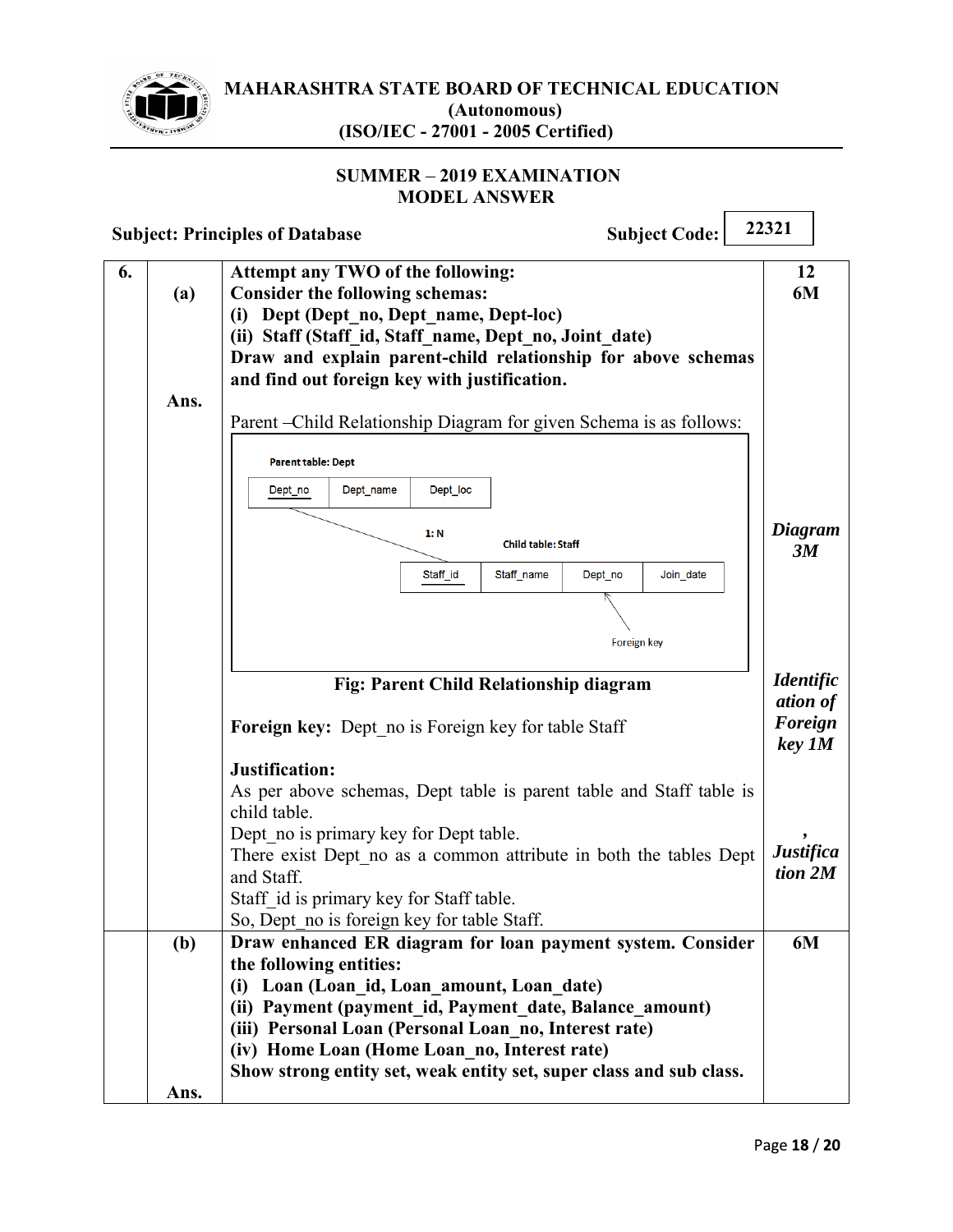

#### **SUMMER 2019 EXAMINATION MODEL ANSWER**

|      | <b>Strong Entity</b><br><b>Weak Entity</b><br>Loan id<br>Loan amour<br>Payment id<br>Loan date<br>Loan<br>Loan<br>Payment<br>Payment<br>Payment_date<br>IS A<br>Balance_amount<br><b>Super class</b>                                                                                                                                                                                              | Use of<br>correct<br>symbols<br>2M<br><b>Represe</b><br>ntation<br>of<br><b>Strong</b><br><b>Entity</b><br>1M |
|------|---------------------------------------------------------------------------------------------------------------------------------------------------------------------------------------------------------------------------------------------------------------------------------------------------------------------------------------------------------------------------------------------------|---------------------------------------------------------------------------------------------------------------|
|      | Sub class<br>Personal<br>Home Loan<br>Loan                                                                                                                                                                                                                                                                                                                                                        | Weak<br><b>Entity</b><br>1M                                                                                   |
|      | Home Loan _no<br>Personal Loan _no<br>Interest rate<br>Interest rate                                                                                                                                                                                                                                                                                                                              | <b>Super</b><br><b>Class</b><br>1M                                                                            |
|      |                                                                                                                                                                                                                                                                                                                                                                                                   | <b>Subclass</b><br>1M                                                                                         |
| (c)  | Consider 'Employee' database with appropriate details. Write a<br>procedure to manipulate given database by adding, modifying<br>and deleting records.                                                                                                                                                                                                                                            | 6M                                                                                                            |
| Ans. | Let us consider a Schema for Employee table<br>(emp id, emp name, emp addr, emp salary)<br>For adding records in table:<br>We use Insert into command for adding /inserting data into Employee<br>table.<br>Example:<br>SQL> Insert into Employee values(101,'Sagar','Sion',25000);<br><b>OR</b><br>Example:<br>SQL> Insert into Employee<br>values(&emp id,'&emp name','&emp addr,'&emp salary); | <b>Adding</b><br>procedu<br>re <sub>2M</sub>                                                                  |
|      |                                                                                                                                                                                                                                                                                                                                                                                                   | <b>Modify</b>                                                                                                 |
|      | For modifying records in table:                                                                                                                                                                                                                                                                                                                                                                   | procedu                                                                                                       |